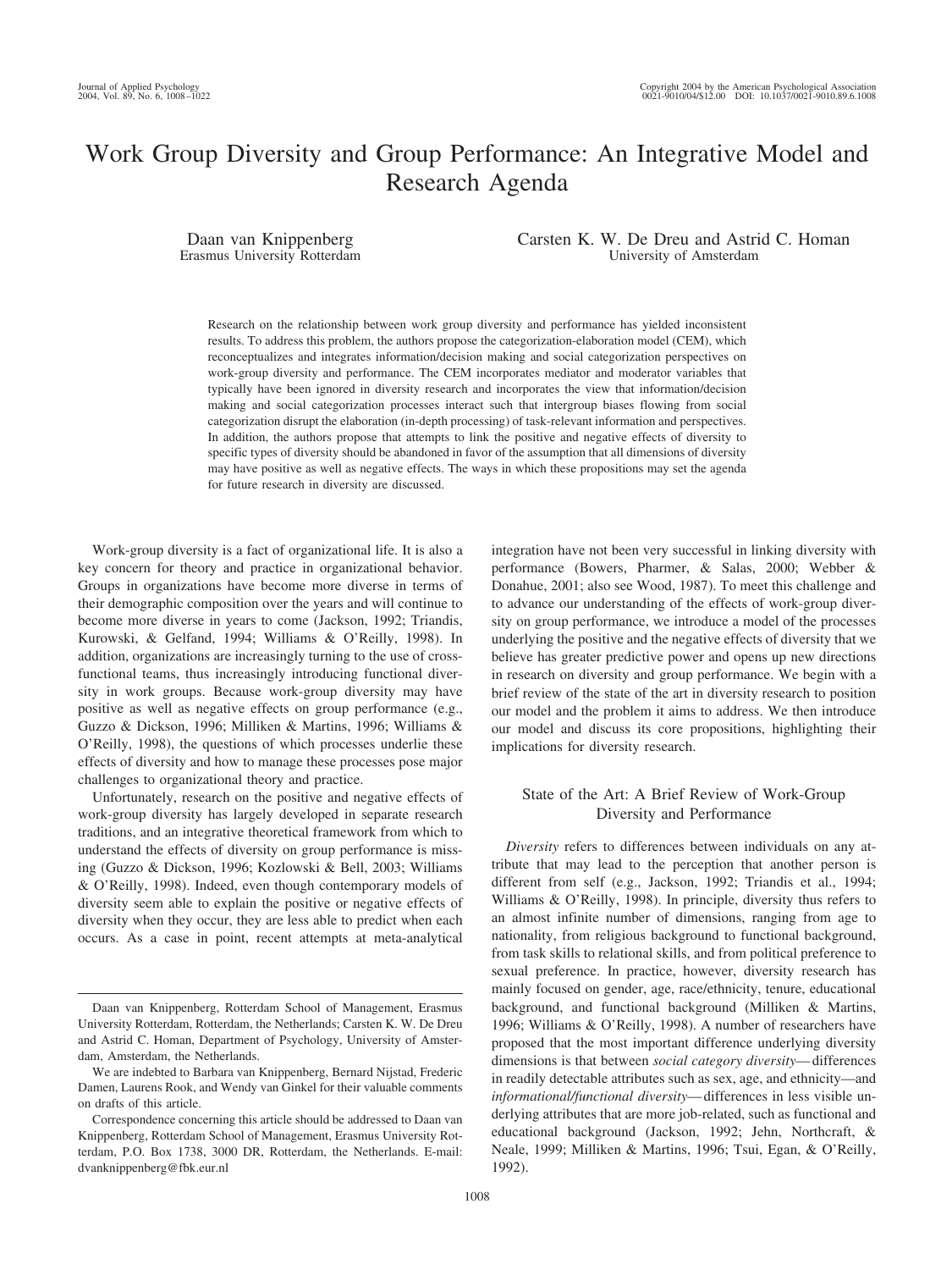In a comprehensive review of the literature, Williams and O'Reilly (1998) identified two main traditions in research in work-group diversity and performance: the social categorization perspective and the information/decision-making perspective. The social categorization perspective holds that similarities and differences are used as a basis for categorizing self and others into groups, with ensuing categorizations distinguishing between one's own in-group and one or more out-groups. People tend to like and trust in-group members more than out-group members and thus generally tend to favor in-groups over out-groups (Brewer, 1979; Tajfel & Turner, 1986; Turner, Hogg, Oakes, Reicher, & Wetherell, 1987). Consistent with research on similarity/attraction (Williams & O'Reilly, 1998), this signifies that work group members are more positively inclined toward their group and the people within it if fellow group members are similar rather than dissimilar to the self. Moreover, categorization processes may produce subgroups within the work group (i.e., "us" and "them"), and give rise to problematic inter-subgroup relations. As a result, the more homogeneous the work group, the higher member commitment (Riordan & Shore, 1997; Tsui et al., 1992) and group cohesion (O'Reilly, Caldwell, & Barnett, 1989) will be, the fewer relational conflicts will occur (Jehn et al., 1999; Pelled, Eisenhardt, & Xin, 1999), and the less likely membership will be to turn over (Wagner, Pfeffer, & O'Reilly, 1984). Together, these processes are proposed to result in higher overall group performance when groups are homogeneous rather than heterogeneous (for evidence, see Jehn et al., 1999; Murnighan & Conlon, 1991; Simons, Pelled, & Smith, 1999).

The information/decision-making perspective arrives at quite different predictions, holding that diverse groups should outperform homogeneous groups. The idea is that diverse groups are more likely to possess a broader range of task-relevant knowledge, skills, and abilities that are distinct and nonredundant and to have different opinions and perspectives on the task at hand. This not only gives diverse groups a larger pool of resources, but may also have other beneficial effects. The need to reconcile conflicting viewpoints may force the group to more thoroughly process taskrelevant information and may prevent the group from opting too easily for a course of action on which there seems to be consensus. In addition, exposure to diverging and potentially surprising perspectives may lead to more creative and innovative ideas and solutions (Ancona & Caldwell, 1992; Bantel & Jackson, 1989; De Dreu & West, 2001). Corroborating this analysis, some studies found an association of diversity with increased task conflict (Jehn et al., 1999; Pelled et al., 1999) and higher performance and innovation (Bantel & Jackson, 1989; Cox, Lobel, & McLeod, 1991; Jehn et al., 1999).

Whereas the social categorization perspective focuses more on relational aspects, the information/decision-making perspective concentrates on task-related aspects of group processes. One could thus argue that diversity negatively affects relationships within the group while simultaneously contributing to group performance (Triandis et al., 1994). However, because problematic intragroup relations and low group cohesiveness are detrimental to performance (De Dreu & Weingart, 2003b; Jehn, 1995; Mullen & Copper, 1994), it is difficult to see how diversity could negatively affect relationships while at the same time stimulate performance.

An alternative way to integrate social categorization and information/decision-making perspectives is to take the dimensions of diversity into account. Social categorization theories outline how categorizations are more likely to be used if category markers are readily detectable, such as in the case of differences in sex and race (Fiske, 1998). Moreover, categorizations that are more cognitively accessible are more likely to be used. This renders categorizations that people have been socialized into using throughout their life (i.e., such as sex, age, and race/ethnicity) particularly likely to be used (A. van Knippenberg & Dijksterhuis, 2000). Accordingly, one may argue that the social categorization effects of diversity should be more likely to occur for such readily observable characteristics as sex and ethnicity (i.e., social category diversity) than for more "hidden" dimensions of diversity such as functional or educational background. The positive effects of diversity, in contrast, are linked to differences in information, expertise, viewpoints, and so forth. Thus, one may argue that diversity only has positive effects on group performance to the extent that it covaries with informational differences. Indeed, it has been proposed that although demographic differences in, for instance, sex, age, and ethnicity may be associated with such informational differences (Cox et al., 1991; Tsui & O'Reilly, 1989), more job-related dimensions such as functional and educational background (i.e., informational diversity) are more likely to be associated with (job-relevant) informational differences (Pelled et al., 1999). The positive effects of diversity, as outlined in the information/decision-making perspective, therefore, would be more likely to occur for diversity on underlying job-related attributes.

Although the logic behind this reasoning seems sound, there is insufficient empirical support for the proposition that the effects of diversity are contingent on diversity type (i.e., social category vs. informational diversity). Some studies have yielded evidence consistent with this proposition (e.g., Jehn et al., 1999), whereas others revealed positive performance effects of demographic differences (e.g., Cox et al., 1991) or negative performance effects of differences in job-related attributes (e.g., Simons et al., 1999). Moreover, recent meta-analyses by Bowers et al. (2000) and Webber and Donahue (2001) failed to support the proposition that diversity type moderates the effects of diversity on performance. These studies showed that neither diversity on readily observable attributes nor diversity on underlying job-related attributes could be reliably linked to group performance.

#### The Categorization–Elaboration Model

Previous research and theory thus has not been able to adequately account for the positive and negative effects diversity in work groups can have or to integrate the social categorization and information/decision-making perspective in a satisfactory way. To address this problem, we propose the categorization– elaboration model (CEM). The CEM identifies a number of reasons why diversity research has yielded such inconsistent findings, each of which is discussed in more detail in the following sections. First, diversity research has paid insufficient attention to group information processing, and to important moderators of group information processing, as the process underlying the positive effects of diversity. Second, diversity research has often worked from a somewhat oversimplified conceptualization of social categorization processes. This has apparently led diversity research to largely ignore important moderators of the relationships between diversity and social categorization and between social categorization and the negative consequences of categorization (i.e., intergroup bias).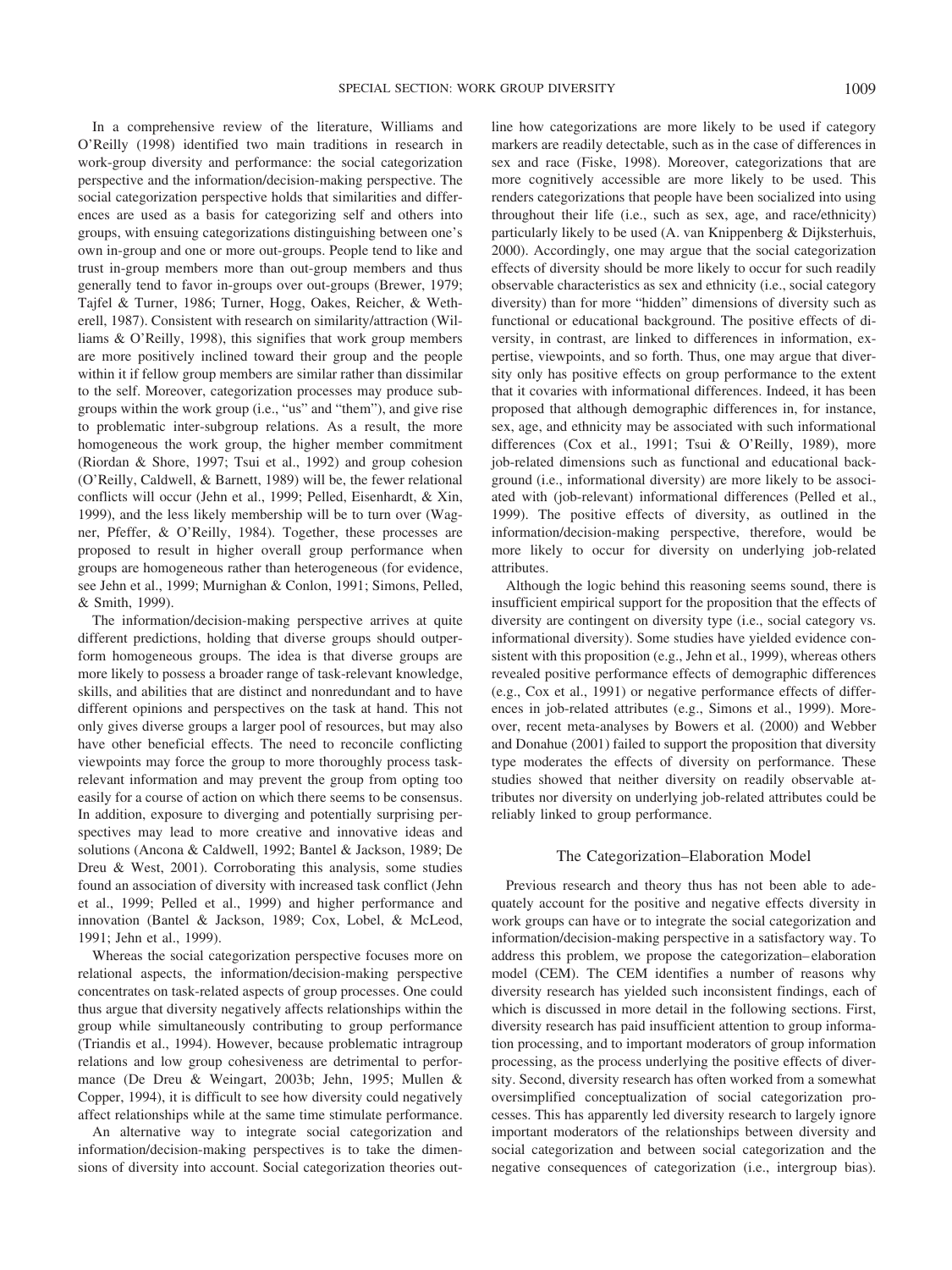Third, diversity research has typically studied information/ decision-making processes and social categorization processes in isolation, whereas the CEM suggests that information/decision making and social categorization processes interact. Finally, much diversity research has worked from the assumption that information/decision-making and social categorization processes are each associated with particular dimensions of diversity. Our reconsideration of the nature of these processes suggests, however, that each dimension of diversity may in principle elicit both information/decision-making and social categorization processes. This reconceptualization and integration of information/decisionmaking and social categorization perspectives in the CEM points to mediator and moderator variables that typically have been ignored in diversity research and suggests a research agenda for future research in diversity and group performance that may resolve many of the inconsistent findings in diversity research.

The CEM is depicted in Figure 1. Building on the information/ decision-making perspective, we propose that diversity within a group is positively related to the elaboration of task-relevant information and perspectives within the group—that is, to group members' exchange, discussion, and integration of ideas, knowledge, and insights relevant to the group's task. Elaboration of task-relevant information and perspectives, in turn, is proposed to be related to group performance, especially to group creativity, innovation, and decision quality. This is not to say, however, that diversity within a group will always lead to elaboration of taskrelevant information and perspectives. Accordingly, we identify

factors that moderate the relationship between diversity and elaboration. In brief, we propose that diversity in a group is most likely to lead to elaboration of task-relevant information and perspectives when the group task has strong information-processing and decision-making components, when the group is highly motivated to process task-relevant information and perspectives, and when group members are high in task ability.

Consistent with the social categorization perspective in diversity research, we also attribute a role to social categorization (the differentiation between in-group others, who are subjectively similar to self, and outgroup others, who are subjectively dissimilar to self). Building on theory and research in social categorization, we propose that the extent to which differences between group members engender social categorization is contingent on three factors: the cognitive accessibility, the normative fit, and the comparative fit of the categorization. *Cognitive accessibility* refers to the ease with which the social categorization implied by the differences (e.g., men vs. women) is cognitively activated. *Normative fit* reflects the extent to which the categorization makes subjective sense to group members. *Comparative fit* refers to the extent to which the categorization yields subgroups with high intragroup similarity and high intergroup differences. We also note that social categorization per se should not be equated with intergroup biases (more favorable responses to others categorized as in-group than others categorized as out-group) that may flow from social categorization and argue that intergroup bias and not social categorization per se is disruptive to diverse groups. A key question thus



*Figure 1.* The categorization-elaboration model of work group diversity and group performance. Superscripts refer to the correspondingly numbered propositions discussed in the text.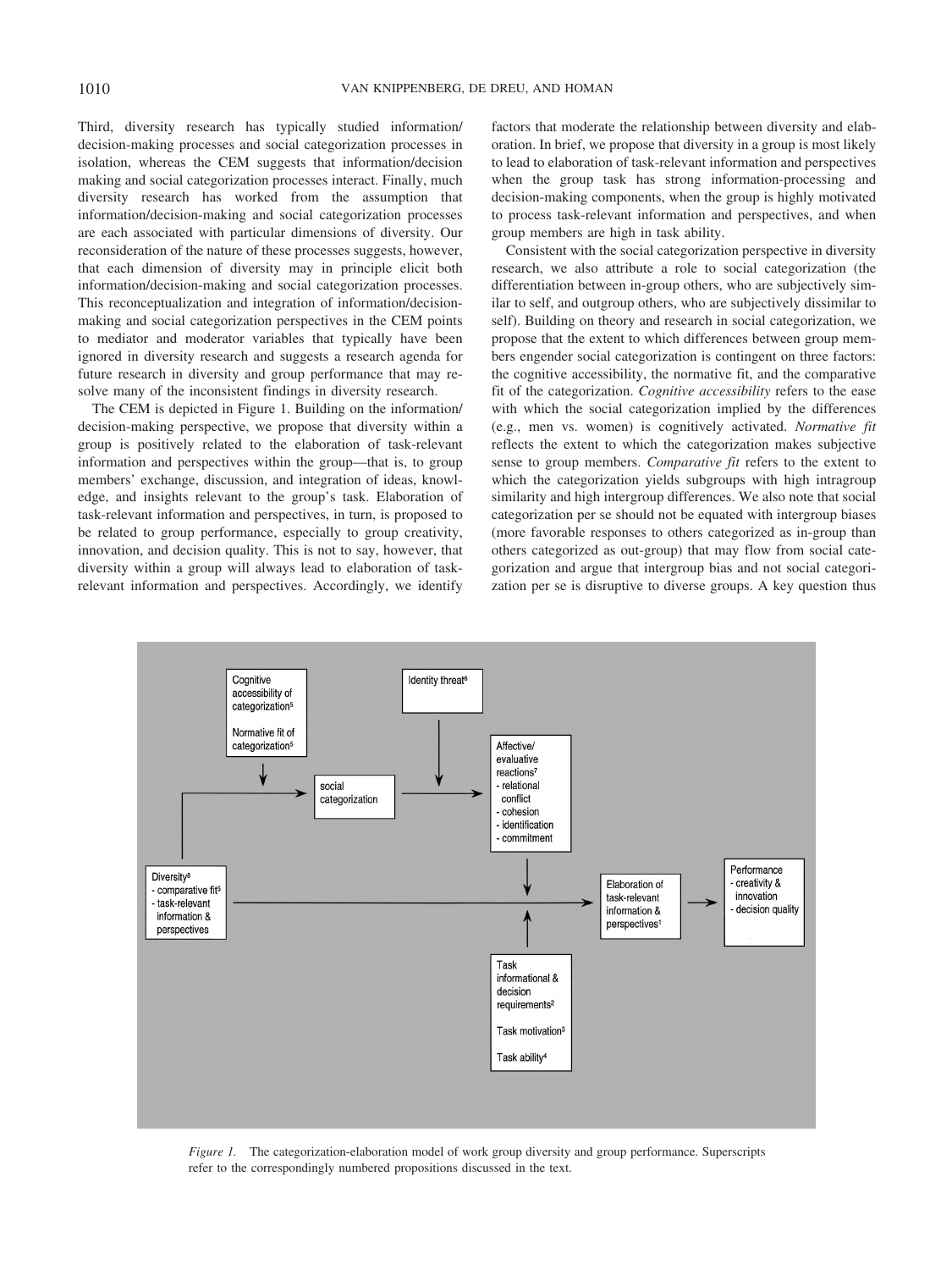is under what conditions social categorization results in intergroup bias. We propose that threats and challenges to subgroup identity are the main factors driving intergroup bias.

Integrating the information/decision-making and social categorization perspectives that have developed as separate traditions, we propose that elaboration and social categorization processes interact in that the intergroup biases that may result from social categorization disrupt elaboration of task-relevant information and perspectives. Finally, in contrast to earlier attempts to link the positive and negative effects of diversity to specific types of diversity, we propose that all dimensions of diversity may elicit elaboration of task-relevant information as well as social categorization processes.

Each of these propositions is discussed in the following sections. This discussion highlights how these propositions help resolve inconsistencies among findings in diversity research and may assist in setting the agenda for future research. First, we discuss our propositions regarding diversity and the elaboration of taskrelevant information. Next, we take a closer look at the relationship between diversity, social categorization, and intergroup bias. Integrating these first two sections, we follow with a discussion of the ways in which intergroup biases may disrupt the elaboration of task-relevant information and perspectives in diverse groups. Finally, we outline the ways in which all dimensions of diversity may engender elaboration as well as social categorization processes. To further clarify our propositions and highlight the research implications, we conclude each section with a discussion of implications for research. We end with the applications our model might have for diversity management.

## *Diversity and the Elaboration of Task-Relevant Information*

Part of the potential advantage of diverse groups over homogeneous groups lies in the greater pool of task-relevant information and expertise diverse groups may have at their disposal. In addition, the larger social network of diverse groups may give diverse groups more access to new information and a potentially larger basis of support for decisions than homogeneous groups (Ancona & Caldwell, 1992). Our concern here, however, is with the group processes engendered by diversity. Arguably, these processes are the key to realizing diversity's potential, because it is not the availability of information per se but the use of this information in group task performance that lies at the basis of diverse groups' potentially superior performance. With regard to these processes, however, we identify two problems in the diversity literature. First, the processes underlying the positive effects of diversity are typically conceptualized and operationalized in terms of conflict and dissent, but the available evidence does not support a positive relationship between conflict and performance (De Dreu & Weingart, 2003b). Second, and closely related to the first concern, the nature of the performance that is expected to benefit from diversity is ill-defined.

The information/decision-making processes that are proposed to underlie the positive effects of diversity are typically operationalized as conflict or dissent (e.g., Jehn et al., 1999; Pelled et al., 1999). Differences in information and viewpoints may give rise to task conflict and dissent; faced with the need to solve these conflicts and reconcile opposing views, group members may engage in more elaborate processing of task-relevant information and search for more creative problem solutions than would be the case in the absence of conflict and dissent. As a result, task conflict and dissent may be associated with better and more creative group performance (e.g., De Dreu, Harinck, & van Vianen, 1999; Tjosvold, 1998). Although this analysis holds intuitive appeal, a number of considerations suggest that conflict and dissent are at best only a proxy of, or a precursor to, the processes that underlie the positive effect of diversity on group performance.

First, a meta-analysis of the conflict literature shows that task conflict is negatively related to group performance (De Dreu & Weingart, 2003b). Second, it is not so much the presence or absence of conflict but instead the way conflicts are managed that helps or hinders teams to perform effectively (De Dreu & Weingart, 2003a; Lovelace, Shapiro, & Weingart, 2001; Simons & Peterson, 2000; Tjosvold, 1998). For instance, when group members decide to avoid rather than confront conflict of opinions, the potentially beneficial effects of diversity will not be harvested. Third, and perhaps most important, performance does not benefit from conflict and dissent per se but from the process that conflict and dissent is assumed to promote: the deep-level and creative processing of diverse information and viewpoints. However, the exchange of diverse information, ideas, and viewpoints may also stimulate such in-depth processing without conflict or dissent (i.e., one may process new information without initially disagreeing with the position implied by the information). It is possible that under certain conditions conflict and dissent may promote this process, but as suggested above, it may also disrupt this process (e.g., when groups opt for a quick compromise to avoid the conflict). The bottom line therefore is that conflict and dissent are not necessary to realize the potential benefits of diversity nor are they always conducive to realizing these benefits.

Accordingly, we propose that elaboration of task-relevant information is the primary process underlying the positive effects of diversity on performance. Building on the conceptualization of groups as information processors (Hinsz, Tindale, & Vollrath, 1997), *elaboration* is defined as the exchange of information and perspectives, individual-level processing of the information and perspectives, the process of feeding back the results of this individual-level processing into the group, and discussion and integration of its implications. It is this elaboration, then, that may be engendered by work-group diversity, and that may lead diverse groups to outperform more homogeneous groups. Consider, for example, an information technology company that relies on crossfunctional project teams consisting of designers, programmers, and sales and after-sales representatives to develop and sell tailor-made software packages. High-quality performance requires that team members inform the team on the basis of their own expertise about the different issues involved (e.g., customer wishes, design and program possibilities, costs), carefully process the perspectives introduced by other team members to understand the implications for their own area of expertise, feed these implications back to the team, and through integration of perspectives design the optimal product.

First evidence for the role of elaboration in diverse groups comes from a recent experimental study of decision making in informationally diverse groups by van Ginkel and van Knippenberg (2003). In this study, the extent to which group members had a shared representation of the task (i.e., a shared mental model; Cannon-Bowers & Salas, 2001) that stressed the sharing and processing of diverse information and viewpoints (i.e., elaboration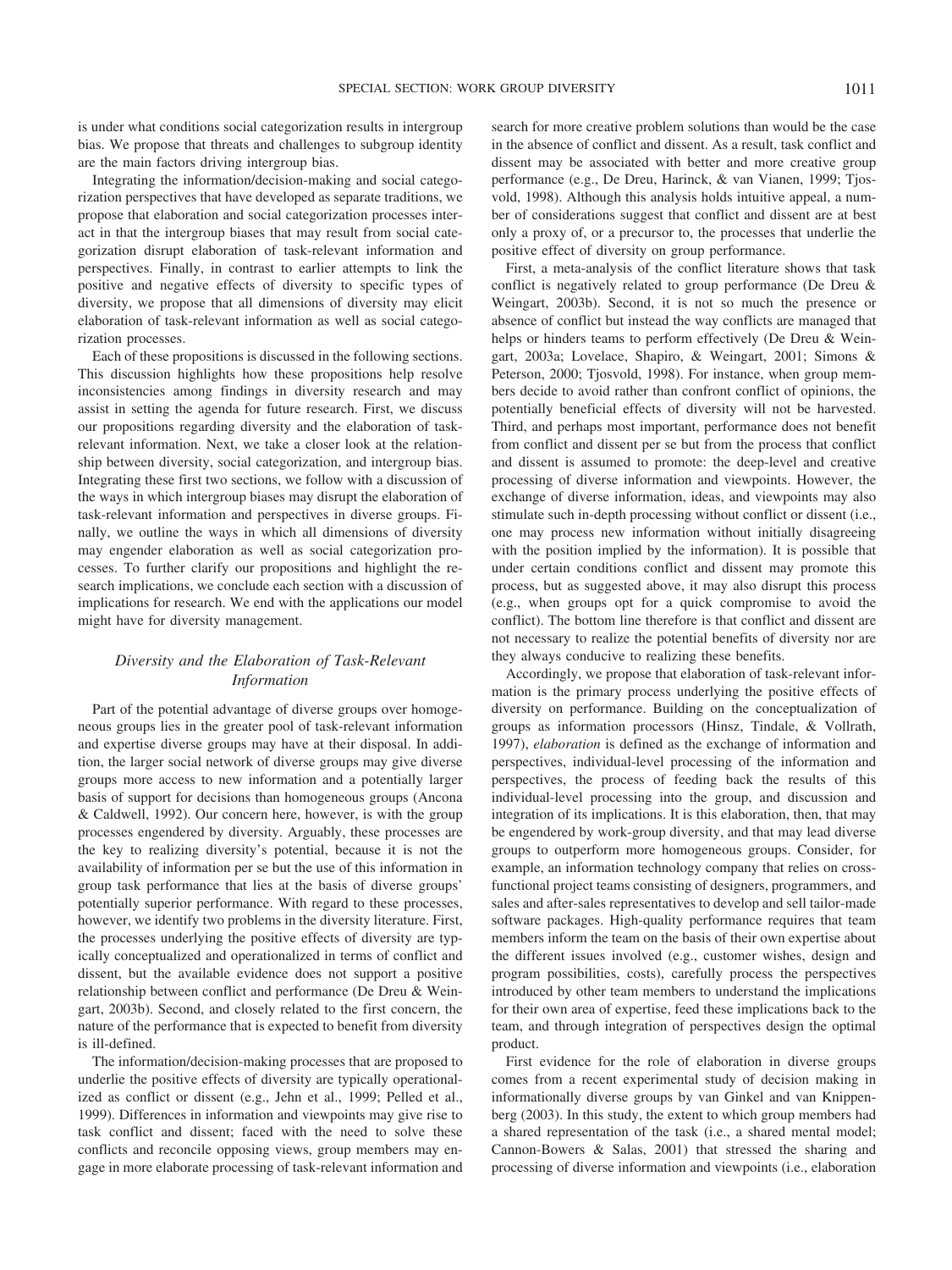of task-relevant information) was manipulated through task instructions and group discussion of these instructions. Results showed that groups with shared mental models emphasizing elaboration made higher quality decisions than groups that held such shared task representations to a lesser extent.

*Proposition 1:* The primary process underlying the positive effects of diversity on group performance is elaboration of task-relevant information.

## *Moderators of the Relationship Between Diversity and Elaboration*

A focus on elaboration of task-relevant information as the primary process driving the positive effects of diversity points to a number of important moderator variables that probably flow less obviously from an emphasis on conflict and dissent or from other, more loosely defined approaches to information/decision-making processes. As discussed in the previous section, the proposition that diverse groups may outperform more homogeneous groups follows from the reasoning that the exposure to more diverse information and perspectives may promote elaboration of taskrelevant information. This, in turn, would be expected to lead to more thorough and creative information processing, problem solving, and decision making. Such expected outcomes, then, give rise to the proposition that diversity may benefit performance to the extent that performance requires information processing, creative and innovative idea generation and problem solving, and/or highquality decision making. That is, group performance should benefit primarily from diversity on complex and nonroutine information-processing and decision-making tasks where performance is primarily defined in terms of the quality of the group's product, such as those facing research and development teams. Indeed, such tasks may be expected to invite more elaborate information processing in the first place (Stewart & Barrick, 2000; Van de Ven, Delbecq, & Koenig, 1976), setting the stage for the potentially positive effects of diversity of information and perspectives. In contrast, there appears little reason to expect that simple and routine tasks (e.g., repetitive production tasks) typically invite extensive information processing. In fact, elaboration of task information in routine tasks may result in abandoning otherwise reasonable work procedures and thus may be counterproductive (De Dreu & Weingart, 2003b; Schwenk, 1990). Task informationprocessing and decision-making requirements, therefore, should be a key moderator of the effects of work-group diversity on performance.

Although diversity research typically has not focused on task requirements, there is some evidence in support of this proposition. Jehn et al. (1999) found that informational diversity was positively related to performance when task complexity was high rather than low. The meta-analysis by Bowers et al. (2000) similarly suggests that diverse groups may outperform homogeneous groups on difficult tasks, whereas homogeneous groups might in fact outperform diverse groups on more simple tasks.

*Proposition 2:* Task requirements moderate the relationship between diversity and performance such that diversity may be positively related to performance when performance requires information processing and creative, innovative solutions.

The CEM's emphasis on elaboration also points to task motivation and ability as core moderators of the positive effects of diversity. Motivation and ability are more or less neglected variables in diversity research, but they are seen as the primary moderators of deep-level processing of information in social psychological models of social perception and judgment (Chaiken & Trope, 1999). The proposition that deep-level processing of information is contingent on both the motivation and the ability to conduct such processing is supported in research in a variety of domains, including persuasive communication (Eagly & Chaiken, 1993), person perception (Fiske, 1998), negotiation (De Dreu & Carnevale, 2003), and group decision making (Kruglanski & Webster, 1991). Accordingly, we propose that motivation and ability moderate the relationship between diversity and performance.

In the area of diversity, there is some support for this proposed role of motivation in a recent experiment by Scholten, van Knippenberg, Nijstad, and De Dreu (2003). Scholten et al. focused on the role of accountability in informationally diverse groups. Accountability to others for the way in which decisions are made has been shown to motivate more elaborate processing of information (Lerner & Tetlock, 1999). The proposed role of motivation therefore suggests that accountability, as a factor affecting motivation, should influence performance in diverse groups. Scholten et al. examined the effects of accountability on group decision quality in a decision task in which the best decision alternative could be identified through the exchange and processing of information uniquely assigned to individual group members (see Stasser, 1999). As predicted, and consistent with the proposed role of motivation, Scholten et al. found that accountable groups engaged in deeper information processing and reached better quality decisions.

*Proposition 3:* Diversity is more likely to engender elaboration and to benefit performance when group member task motivation is high rather than low.

*Proposition 4:* Diversity is more likely to engender elaboration and to benefit performance when group member task ability is high rather than low.

#### *Research Implications of Propositions 1 Through 4*

Propositions 1 through 4 point to a number of factors that have received little if any attention in diversity research. Proposition 1 points to a first reason why diversity research yields inconsistent findings. Elaboration is likely to be more unambiguously related to task performance than conflict and dissent, and a focus on elaboration and the conditions under which diversity engenders elaboration (i.e., Propositions 2–4) is therefore likely to yield more consistent relationships with performance. An obvious implication for diversity research would therefore be to assess elaboration processes and to focus on the contingencies of elaboration.

Because the focus is on group-level elaboration (Hinsz et al., 1997), elaboration may in part be inferred from behavioral data that may for instance be obtained through audio–video recording of task groups. Such data can be coded for the exchange of information and perspectives (Stasser, 1999) and for discussion building on these exchanges. In addition, elaboration might be inferred from questionnaire data assessing self-reported elaboration, including the individual-level processing that may not be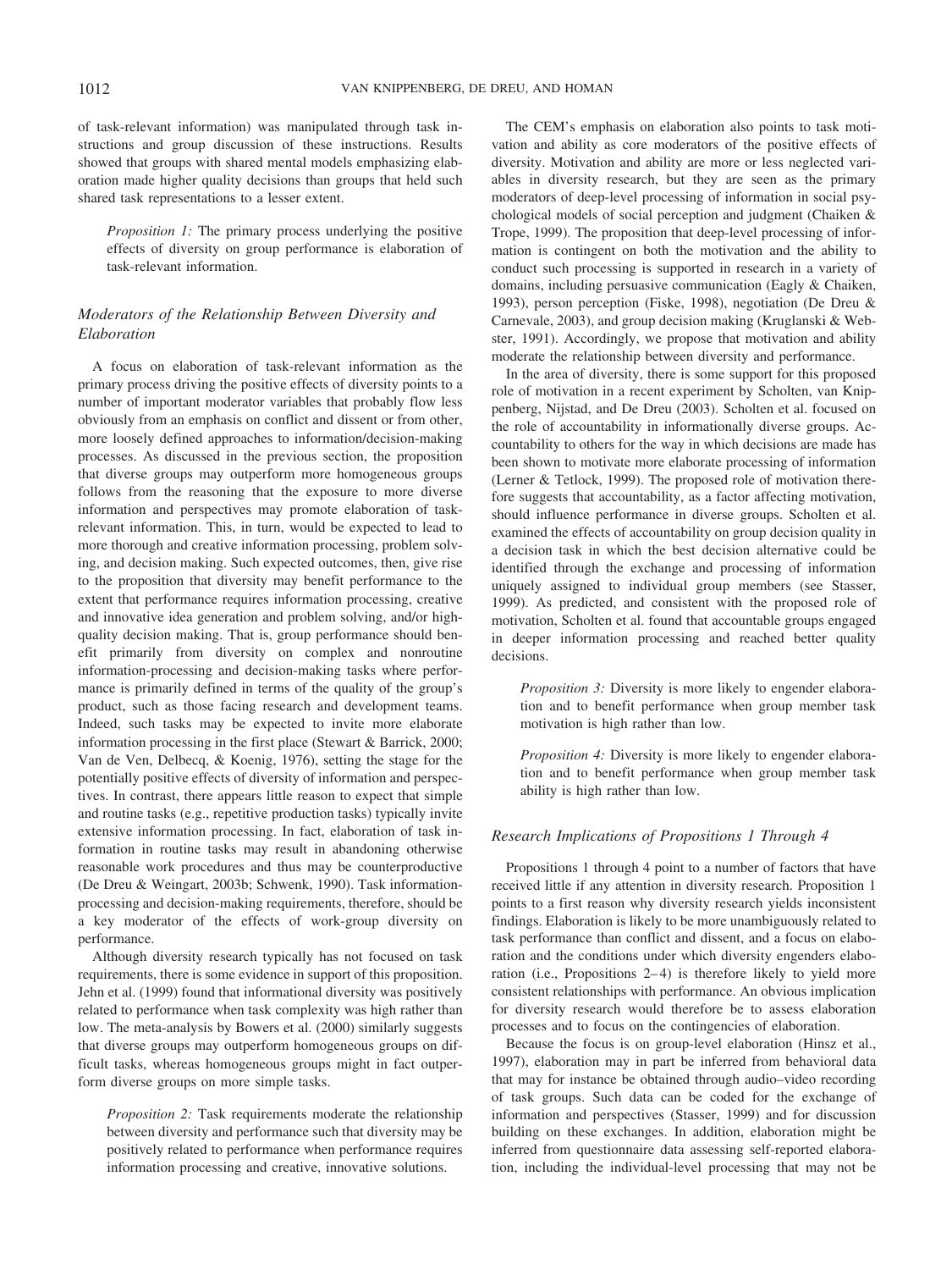inferred from behavioral observations and aggregating these data to the group level (Homan & van Knippenberg, 2003). Alternatively, research may be conducted along the lines of the study by van Ginkel and van Knippenberg (2003) discussed above and experimentally manipulate the extent to which groups engage in elaboration of task-relevant information and perspectives.

Although there already is some evidence for the moderating role of task requirements (Bowers et al., 2000; Jehn et al., 1999), future research should provide more direct evidence for Proposition 2 regarding the role of task information processing, creativity, and decision-making requirements. This may be done by including measures of elaboration of task-relevant information and perspectives in diversity research and relating these to either measures of task characteristics (cf. McGrath, 1984; Stewart & Barrick, 2000) or to experimental manipulations of task requirements.

Proposition 3 suggests that an important avenue for future diversity research is to focus on motivation. One possibility is to assess group members' intrinsic motivation, to aggregate this to the work-group level, and to test interactions with dimensions of diversity. Because a host of factors may feed into motivation, Proposition 3 also points to a range of factors that may moderate the effects of diversity on performance through their effects on motivation. Examples include leadership (e.g., D. van Knippenberg & Hogg, 2003), goal-setting (e.g., Locke & Latham, 1990), organizational justice (e.g., Tyler, 1999), social exchange processes (e.g., Rhoades & Eisenberger, 2002), individual differences in information-processing motivation (e.g., De Dreu & Carnevale, 2003; Kruglanski & Webster, 1996), accountability (e.g., Lerner & Tetlock, 1999), and group members' motivation to work with the group (e.g., Weaver, Bowers, Salas, & Cannon-Bowers, 1997). Because these factors typically have not been studied in relation to diversity, an important contribution of Proposition 3 is to bridge diversity research and the broad range of theories focusing on task motivation.

To directly test Proposition 4 about the moderating role of ability one may assess, for instance, intelligence or level of education (Hunter & Schmidt, 1996), aggregate this to the group level, and test interactions between these proxies to ability and diversity. In addition to general cognitive ability, task-specific knowledge, skills, and abilities may be important, because they provide the common ground and shared frame of reference that may aid diverse groups in making sense of divergent information and perspectives. Communication skills too may be an important aspect of a work group's ability to process diverse information, because part of the group-level elaboration process is the effective communication of new information and perspectives (cf. the distinction between task skills and team skills; Kozlowski & Bell, 2003). Accordingly, a test of hypotheses derived from Proposition 4 might focus on task-specific knowledge, skills, and abilities; communication skills; and more general measures of ability.

In a similar vein as Proposition 3, Proposition 4 points to a range of factors that may influence ability as moderators of the relationship between diversity and performance. The ability to elaborate task-relevant information may be something that group members bring to the group, but it may also be affected by situational factors. Elaborate processing of task-relevant information and perspectives requires time (cf. Schweiger, Sandberg, & Rechner, 1989). Time constraints (e.g., deadlines) may thus put serious limits on a group's ability to elaborate. An experimental study by Kruglanski and Webster (1991) provides some evidence in support of this hypothesis. They observed that groups that worked on a decision task under time pressure were less open to divergent perspectives than groups that worked without such time constraints. Constraints on ability may also come from the working environment. Environmental "noise" may interfere with a group's ability to exchange and process diverse information. Kruglanski and Webster's (1991) second experiment provides evidence for this: Groups working in a noisy room were less open to divergent perspectives than groups not exposed to noise.

In relation to ability, we may also note that even highly skilled and accomplished group members may reach a point where their ability is not up to par with group diversity. For a given level of ability, we may assume that a group is able to benefit from diversity up to a certain degree of diversity but that diversity beyond this level will have no further benefit and may even disrupt group process with increasing diversity by introducing misunderstandings and so forth. Thus, even though more capable groups may be better equipped to harvest the benefits of diversity, the relationship of diversity with elaboration and performance is likely to be curvilinear rather than linear, with diversity stimulating elaboration and enhancing performance (contingent on ability) up to a point, beyond which more diversity no longer benefits performance and might even be detrimental to performance (i.e., an inverted U-shape). In contrast to earlier work (cf. Williams & O'Reilly, 1998), the CEM thus suggests that diversity can have both positive and negative effects on performance through information/decision-making processes. Although more research is certainly needed, some early evidence for this derives from a study by Gonzalez-Roma, West, and Borrill (2003), who found curvilinear relationships with team innovativeness for team diversity in gender, age, and tenure. Brodbeck (2003), who distinguished between business game teams with low, moderate, and high diversity, likewise found that moderately diverse teams outperformed teams with lower and higher diversity.

## *Diversity, Social Categorization, and Intergroup Bias*

The information/decision-making perspective and the social categorization perspective have largely developed along separate lines. Accordingly, little theoretical or empirical work in diversity research concerns the question of how social categorization processes may affect information/decision-making processes and, more specifically, elaboration processes. This is a question of considerable importance, because, as we argue in the next section, there is reason to expect that social categorization processes may disrupt elaboration of task-relevant information. Before we address this issue, however, we first consider the relationships among diversity, social categorization, and intergroup bias, because it is important to distinguish among the determinants of social categorization per se and the determinants of intergroup bias in research on diversity and performance.

Most empirical research from the social categorization perspective on diversity has been conducted under the implicit assumption that social categorization is merely a function of the degree of difference between group members. Moreover, such research has generally adopted an independent effects approach, assuming that diversity on a dimension (e.g., ethnicity) is predictive of social categorization independent from diversity on other dimensions (e.g., age; Pelled et al., 1999). An implicit assumption operating in such research is that social categorization more or less inevitably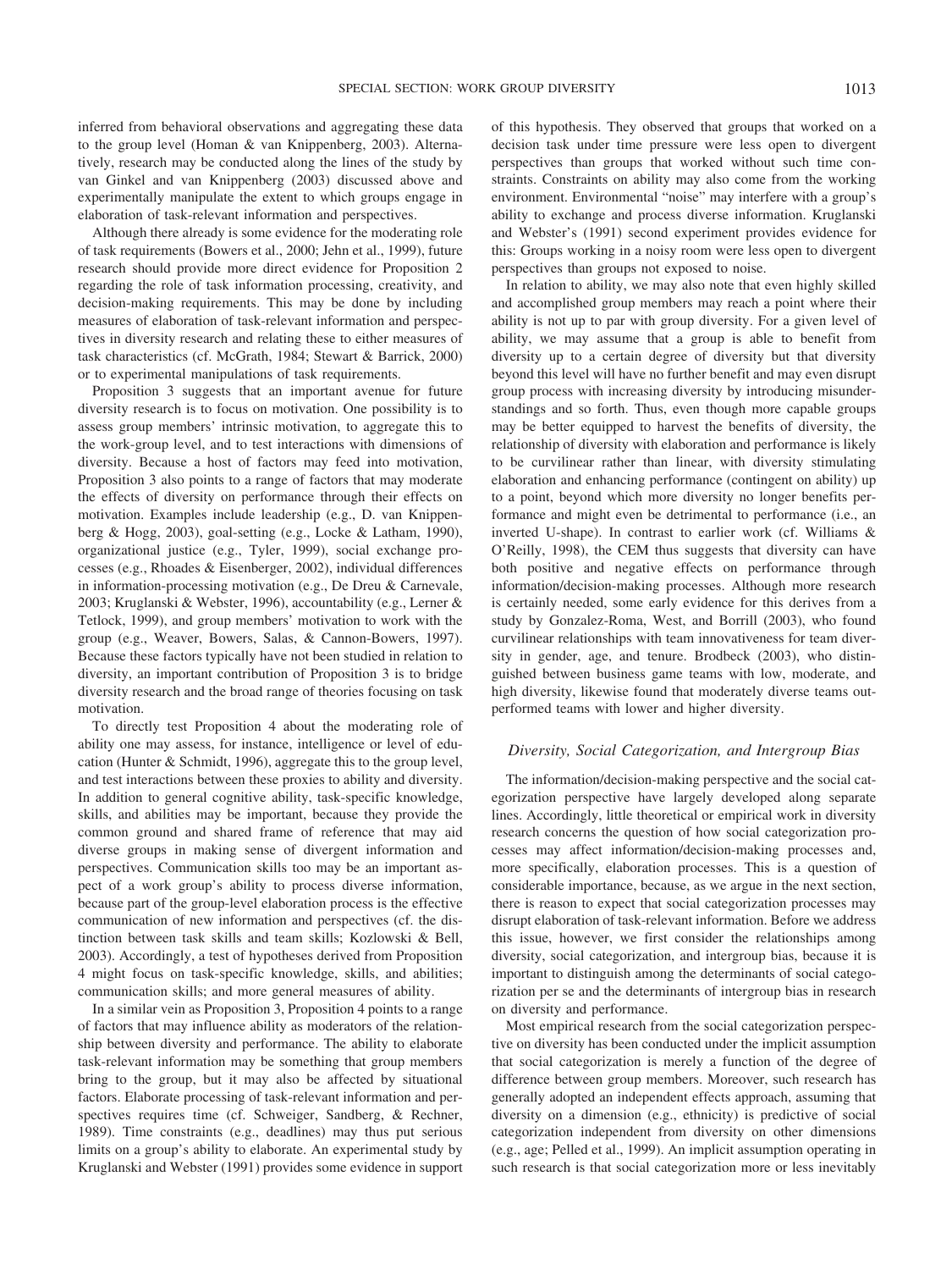results in intergroup biases, that is, less positive reactions to others categorized as dissimilar, or of out-group status, than to others categorized as similar, or of in-group status (cf. Williams & O'Reilly, 1998). Accordingly, most field studies of diversity use a measure of diversity that reflects the degree of similarity among group members on a given dimension and relate this to outcomes without assessing mediating processes (e.g., Riordan & Shore, 1997; Tsui et al., 1992). In a similar vein, experimental studies typically do not go beyond manipulating group composition as being either diverse or homogeneous on a dimension of interest (e.g., Cox et al., 1991). Interactions between different dimensions of diversity typically are not tested, either in the field or in the lab (Pelled et al., 1999; Williams & O'Reilly, 1998).

These common practices are unfortunate because research and theory on social categorization, social identity, and intergroup relations suggests more complex relationships between diversity and categorization and between categorization and intergroup bias (e.g., Brewer & Brown, 1998; Brown & Gaertner, 2001; D. van Knippenberg, 2003). Accordingly, applying insights acquired from diversity research should improve the explanatory power of models of work-group diversity.

#### *The Salience of Social Categorizations*

First, we address the relationship between diversity and social categorization. Diversity may lead group members to distinguish between "us" and "them." Many work groups offer several potential bases for such us-versus-them distinctions (e.g., men vs. women, old vs. young, sales vs. production), and not all of these potential categorizations are necessarily used by the individuals in the particular situation in question. A core question for diversity research, therefore, is which factors determine the likelihood that individuals view the self and others in terms of a particular categorization, that is, what renders it salient in people's minds? The answer to this question is important to our understanding of diversity effects, because it directly relates to the likelihood that differences between work-group members elicit social categorization processes. As a case in point, Randel (2002) assessed the salience of gender categorization in a questionnaire and found that salience moderated the relationship between gender composition and relational conflict such that the relationship was stronger when gender was more salient. Somewhat surprisingly, then, diversity research typically has not focused on the determinants of social category salience.

Self-categorization theory proposes that the salience of social categorizations is a function of three factors (Oakes, Haslam, & Turner, 1994; Turner et al., 1987): comparative fit, normative fit, and cognitive accessibility. The comparative fit of a categorization refers to the extent to which the categorization provides a good reflection of similarities and differences between people. The more a categorization results in high within-category similarity and high between-category differences, the higher is its comparative fit and the more likely the categorization is to be salient. Consider, for example, transnational teams, in which members come from several different countries. Consistent with the principle of comparative fit, Earley and Mosakowski (2000) argued that within a team consisting of many different nationalities, categorization into same-nationality subgroups would not be easy, if at all possible, whereas within teams consisting of two nationalities, categorization in terms of nationality would be more salient (also see Lau &

Murnighan, 1998). These authors indeed observed more subcategorization on perceptual–attitudinal measures within teams incorporating two nationalities than within teams incorporating several different nationalities or within those that are homogeneous. The effects of comparative fit have mainly been demonstrated in research on cross-categorization, which points to the fact that different dimensions of diversity may interact in determining the salience of social categorizations (Brewer, 1995; Lau & Murnighan, 1998). When people differ on more than one dimension, differences may either converge (i.e., be correlated) or cross-cut each other (i.e., be unrelated). When differences converge (e.g., all the male members of a work group are relatively young while all the female members are relatively old), social categorization (i.e., younger men vs. older women) is more likely then when differences along the dimensions cross-cut each other (e.g., older and younger group members are equally likely to be either male or female; Homan & van Knippenberg, 2003; Marcus-Newhall, Miller, Holtz, & Brewer, 1993; Oakes, Turner, & Haslam, 1991).

The second component underlying the salience of social categorization, namely, normative fit, reflects the extent to which the categorization makes sense in relation to the individual's cognitive frame of reference (e.g., beliefs, expectations, stereotypes). The more an individual believes that within the given context differences along a certain dimension are meaningful, the more salient the categorization based on these differences will be. Stangor, Lynch, Duan, and Glass (1992), for example, showed that individuals with racial prejudices (i.e., for whom race is more strongly associated with meaningful differences) are more likely to use race categorizations than are those who are less racially prejudiced. The subjective meaningfulness of categorization depends not only on individual differences but also on contextual differences. Some jobs, for instance, such as construction work or truck driving, seem to be more strongly associated with stereotypic beliefs about gender differences than others. In line with this view, D. van Knippenberg, Haslam, and Platow (2003) proposed that the extent to which group identification is affected by diversity on a particular dimension is contingent on beliefs about the extent to which that dimension is relevant to the task at hand (i.e., has normative fit). To test this hypothesis experimentally, D. van Knippenberg et al. gave participants bogus feedback on two alleged personality dimensions about the composition of a group to which they were assigned. One dimension was indicated as related to performance on the group task and the other dimension, to performance on a task the participants would perform individually later in the experiment. As predicted, group identification was only affected by group composition on the dimension indicated as relevant to group performance and not by the group composition on the other dimension. These results suggested that it is not difference per se but rather the belief that a difference is meaningful within the context of the group that leads diversity to affect categorization processes.

The final component underlying the salience of social categorization, cognitive accessibility of a categorization, refers to the ease with which the categorization comes to mind and the readiness of the perceiver to use the categorization. Accessibility depends on prior experience, beliefs, and expectations but also on contextual cues that may "prime" a categorization. Well-learned social categorizations that people have been socialized to use throughout their lives, such as those based on sex and age, should, for instance, be more accessible than nonobvious categorizations, such as those based on the color of people's cars or on toothpaste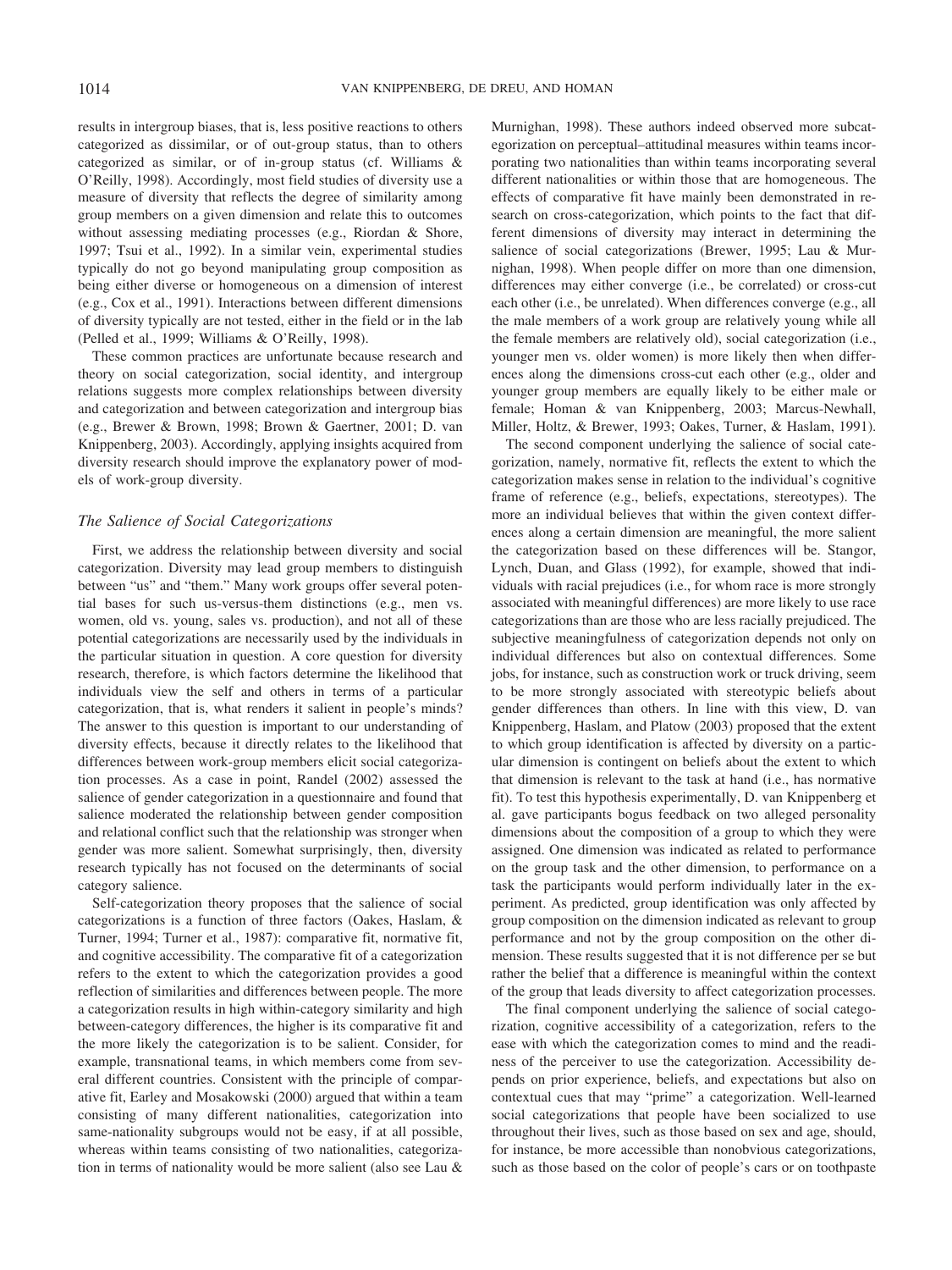preference (Fiske, 1998; Stangor et al., 1992). Similarly, contextual cues such as a team supervisor who continually refers to functional differences may, for example, make a categorization based on functional background more accessible (Macrae, Bodenhausen, & Milne, 1995; A. van Knippenberg & Dijksterhuis, 2000).

Self-categorization theory proposes that the salience of a social categorization requires all three components just discussed and thus suggests that these components interact (Turner et al., 1987): The higher comparative fit, normative fit, and cognitive accessibility, the more likely a categorization is to be salient. Although it should be noted that to our knowledge, no study has yet tested the full three-way interaction, in support of this proposition, reviews of the social categorization literature have yielded consistent evidence for the two-way interactions implied in this three-way interaction (Oakes et al., 1994; A. van Knippenberg & Dijksterhuis, 2000). In sum, then, we propose that differences among group members do not necessarily result in social categorization, nor do greater differences automatically result in stronger categorization. The extent to which they do so is contingent on perceivers' readiness to use the categorization, the extent to which the categorization is subjectively meaningful, and the extent to which the categorization results in relatively homogeneous categories that are clearly different from each other.

*Proposition 5:* Social categorization within work groups is contingent on the interaction of the comparative fit, the normative fit, and the cognitive accessibility of social categorizations.

Proposition 5 suggests that another reason why diversity research has yielded inconsistent results may be that the contingencies of social category salience typically have not been taken into account, and the clear implication for diversity research, therefore, is to develop research in this area, as we discuss below. There is, however, a second major consideration with regard to work-group diversity and social categorization processes, which is that social categorization should not be equated with intergroup biases.

## *The Relationship Between Social Categorization and Intergroup Bias*

Even though research in intergroup relations identifies social categorization as the root cause of problematic intergroup attitudes and behavior, social categorization should not be equated with intergroup bias. *Intergroup bias* refers to more favorable perceptions of, and attitudes and behavior toward, in-group than outgroup (Brewer, 1979), whereas social categorization merely refers to the perceptual grouping of people (Turner et al., 1987). The distinction between social categorization and intergroup bias is important for diversity research, because the potentially negative effects of diversity identified in the social categorization perspective are clearly linked to intergroup bias and not to social categorization per se. Intergroup biases negatively influence affective– evaluative reactions to diverse groups and their members. In effect, such biases may be expected to translate into the outcomes predicted in the social categorization perspective: low interpersonal liking and group cohesion, relational conflicts, low identification with and commitment to the group, low satisfaction, and high turnover (intentions), to name but a few (Williams & O'Reilly, 1998). Diversity research has more or less ignored the distinction between categorization and bias and seems to proceed on the basis of the implicit assumption that bias is the inevitable consequence of categorization. Growing evidence suggests this assumption to be incorrect (Brewer & Brown, 1998; Brown & Gaertner, 2001; D. van Knippenberg, 2003), and thus points to the value of distinguishing between factors underlying categorization per se (i.e., Proposition 5) and factors underlying intergroup biases in diversity research.

Group memberships reflect on how individuals see the self (i.e., social identity). Accordingly, because individuals value a positive and distinctive self-image, group members value a positive and distinctive group identity (Brewer, 1991; Hogg & Abrams, 1988; Tajfel & Turner, 1986). As a result, intergroup biases are typically inspired by threats or challenges to the value or the distinctiveness of group identity (i.e., threats to individuals' self-views), whereas social categorization is less likely to result in intergroup biases in the absence of such threats or challenges (Branscombe, Ellemers, Spears, & Doosje, 1999). Indeed, in the absence of such threats and challenges, diversity may sometimes be valued more than homogeneity (D. van Knippenberg & Haslam, 2003). Threats to the value of identity may take many different forms but all share that a favorable image of the group is challenged. Such challenges may range from subtle social competition for status and prestige to outright derogation or discrimination of the group (e.g., Brewer & Brown, 1998) and include unequal status of subgroups and competitive interdependence between subgroups (Gaertner & Dovidio, 2000). Threats to distinctiveness may be experienced when the identity of the group as different from other groups is denied or suppressed, for instance, when management highlights a shared superordinate identity (e.g., organizational, work group) with an emphasis on within-group similarity that downplays differences between subgroups (Hornsey & Hogg, 2000). This observation implies that trying to suppress categorizations may sometimes result in stronger intergroup biases than explicitly recognizing these categorizations in addition to recognizing the superordinate categorization as a work group (Hewstone & Brown, 1986; Hornsey & Hogg, 2000; van Leeuwen & van Knippenberg, 2003; see also Gaertner & Dovidio, 2000). As an illustration, consider Dovidio, Gaertner, and Validzic's (1998) study of intergroup bias in diverse groups. These authors found that intergroup biases were lower when subgroups had distinct roles (reducing distinctiveness threat) and equal status (reducing threats to value) and, at the same time, held more inclusive (superordinate) perceptual representations of the group.

*Proposition 6:* Social categorization results in intergroup biases that are disruptive to group functioning to the extent that the identity implied by the categorization is subjectively threatened or challenged.

#### *Research Implications of Propositions 5 and 6*

Proposition 5 points to the need to study the contingencies of social category salience in diversity research. Thus far, applications of the principles of the salience of social categorizations in diversity research are scarce and mainly concern comparative fit (e.g., Earley & Mosakowski, 2000; Lau & Murnighan, 1998). The principle of comparative fit suggests that different dimensions of diversity interact in eliciting social categorization processes. Part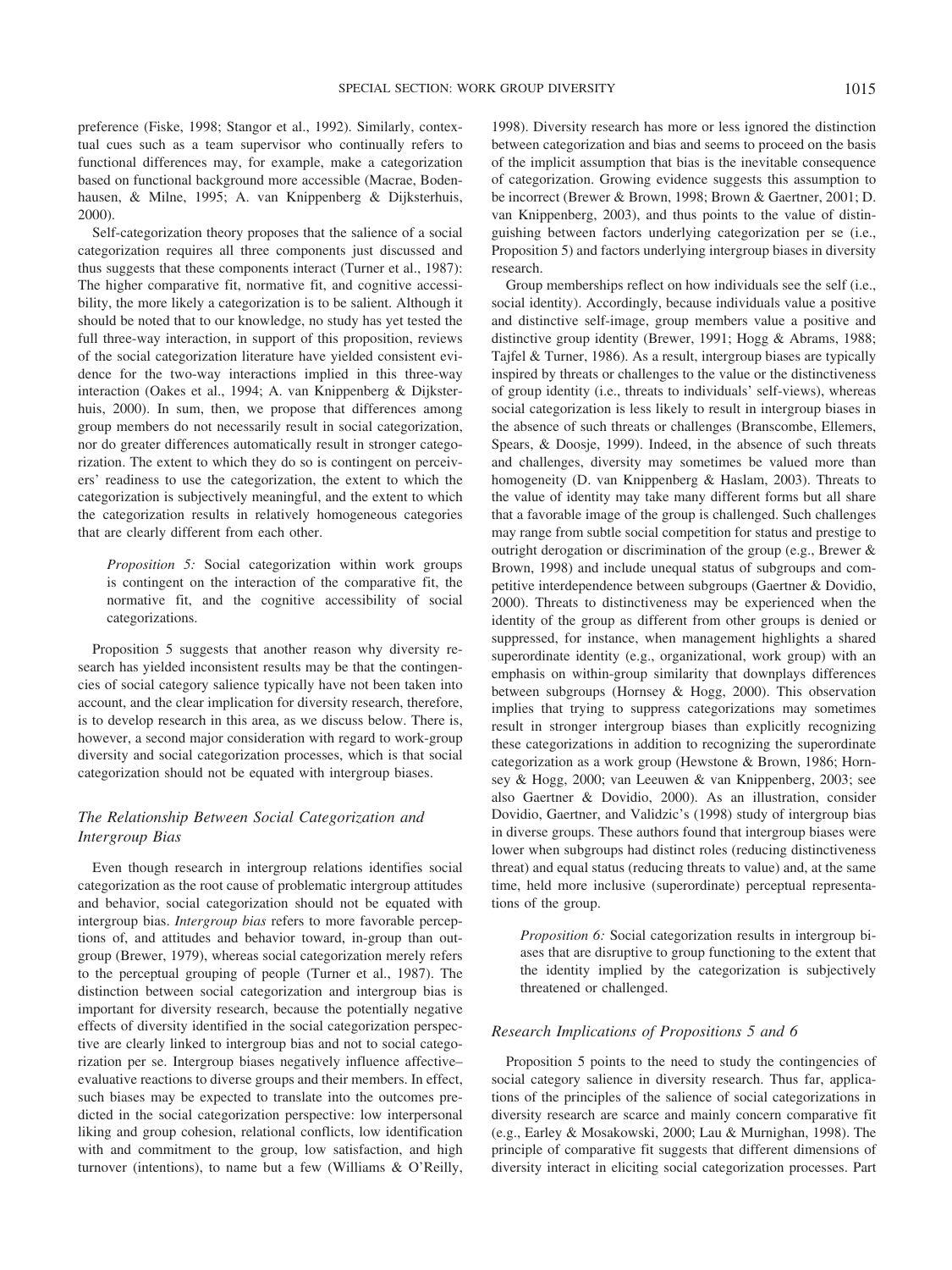of the inconsistent findings in diversity research can thus be attributed to the independent effects approach (cf. Pelled et al., 1999), and diversity research would do well to shift to an interactive effects approach. Note, however, that testing interactions between dimensions of diversity by itself is insufficient, because a hypothesis about these interactive effects requires information about the extent to which the dimensions are correlated (i.e., to what extent do they converge or cross-cut each other?). This was nicely illustrated by Pelled et al., who obtained a number of interactions among dimensions of diversity. The authors found that the interactions had either positive or negative effects contingent on the correlation between the dimensions. The interactive effects of different dimensions of diversity may also be studied experimentally, bringing the correlation among dimensions under experimental control (e.g., Homan & van Knippenberg, 2003; see below). Another option is the approach advanced by Thatcher, Jehn, and Zanutto (2003), who suggested replacing or complementing the similarity indices of diversity that are typically used in diversity research (i.e., reflecting similarity on a single dimension) by a measure that is based on similarities and differences on multiple dimensions simultaneously and that reflects the extent to which these differences converge or cross-cut each other.

The principle of normative fit suggests that in order to understand the relationship between diversity and social categorization, researchers should study not only group composition as such but also stereotypes and diversity beliefs, attitudes, and culture (Chatman, Polzer, Barsade, & Neale, 1998; D. van Knippenberg & Haslam, 2003). As the D. van Knippenberg et al. (2003) study suggested, however, these aspects should not necessarily be seen as general beliefs or attitudes about diversity but as more contextspecific. A diversity dimension that may be subjectively relevant in one context need not be so in another. This suggests that another reason for the inconsistent findings in diversity research is that a dimension of diversity may be subjectively meaningful in the context of one study but not in the context of another. A challenge to diversity research, therefore, is to develop theory to account for and predict the normative fit of dimensions of diversity. In the present context, an obvious starting point would be the effects that task requirements may have on normative fit (cf. D. van Knippenberg et al., 2003).

The role of cognitive accessibility, as of yet, has hardly been explored in diversity research. For some of the more frequently studied dimensions of diversity, such as gender, age, and ethnicity, accessibility might not be an issue, because such dimensions may be chronically accessible (Stangor et al., 1992; A. van Knippenberg & Dijksterhuis, 2000). For other dimensions of diversity, however, such as functional differences, accessibility may be more of an issue, and it is worthwhile to explore how individual differences and contextual cues influence the accessibility of such categorizations in diverse work groups.

Proposition 6 suggests that because social categorization does not necessarily result in intergroup bias, diversity research should study intergroup bias in addition to social categorization. One of the things this implies is assessing rather than assuming social categorization and intergroup bias (for examples, see Gaertner & Dovidio, 2000). Equally important is a focus on threats and challenges to identity as moderators of the relationship between social categorization and intergroup biases. This would involve assessing the role of such factors as subgroup status (Gaertner & Dovidio, 2000; Hornsey & Hogg, 2000), cooperative versus competitive intergroup relations (Gaertner & Dovidio, 2000), and distinctive subgroup roles or functions (Hewstone & Brown, 1986; van Leeuwen & van Knippenberg, 2003).

Although recognizing differences may be important under some circumstances, individuals may also be categorized against their will (e.g., asking for the "female perspective" when this is seen as inappropriate; Moss Kanter, 1977). Such categorization threats (Branscombe et al., 1999) may invite individuals to distance themselves from the situation and the imposed categorization (Brewer, Manzi, & Shaw, 1993; van Prooijen & van Knippenberg, 2000). This poses a challenge from a more applied perspective, because it suggests that neither acknowledging nor downplaying categorizations has uniformly positive or negative effects. Diversity research thus should develop theory to predict the contingencies of distinctiveness threat and categorization threat in diverse work groups. Resolving this issue would greatly help diversity management in revealing under what circumstances diversity, and social categorizations, should be made an issue.

## *Interactive Effects of Elaboration and Social Categorization Processes*

#### *Intergroup Bias May Disrupt Elaboration*

Propositions 1 through 4 concern elaboration as the core process underlying the positive effects of diversity, and Propositions 5 and 6 offer a more refined look at social categorization processes as potentially disruptive to diverse groups. As such, the propositions all point to potential reasons why research on diversity and performance has yielded such inconsistent results. In this section, we focus on yet another reason for the inconsistency in findings, which is the interaction between elaboration processes and social categorization processes in the relationship between work-group diversity and group performance.

As we noted in the introduction, the information/decisionmaking and social categorization perspectives have largely developed in separate traditions (Williams & O'Reilly, 1998). Our analysis thus far has likewise considered these perspectives in isolation. Propositions 1 through 4 reflect a reconceptualization of information/decision-making processes, and Propositions 5 and 6 reflect a refinement of our thinking about the salience of social categorization and the not-so-inevitable link between social categorization and intergroup biases. In this section we integrate these two separate streams of thought and thus develop the CEM in full.

Research in persuasive communication has identified intergroup biases as a factor disrupting elaboration of others' communications. Intergroup biases lead people to place more trust in in-group than in out-group members and to see in-group members as more valid sources of information (Brewer, 1979; Turner et al., 1987). As a result, communications from in-group members are more likely to be attended to and elaborated, and thus more likely to influence the thoughts and actions of the individual, than are communications from out-group members (Mackie, Worth, & Asuncion, 1990; D. van Knippenberg, 1999; D. van Knippenberg & Wilke, 1992; see also Clark & Maass, 1988). Because the elaboration of task-relevant information that is proposed to underlie the positive effects of work-group diversity on performance (Proposition 1) requires attention to and elaboration of communications from diverse others (i.e., as sources of novel information and perspectives), we propose that intergroup biases elicited by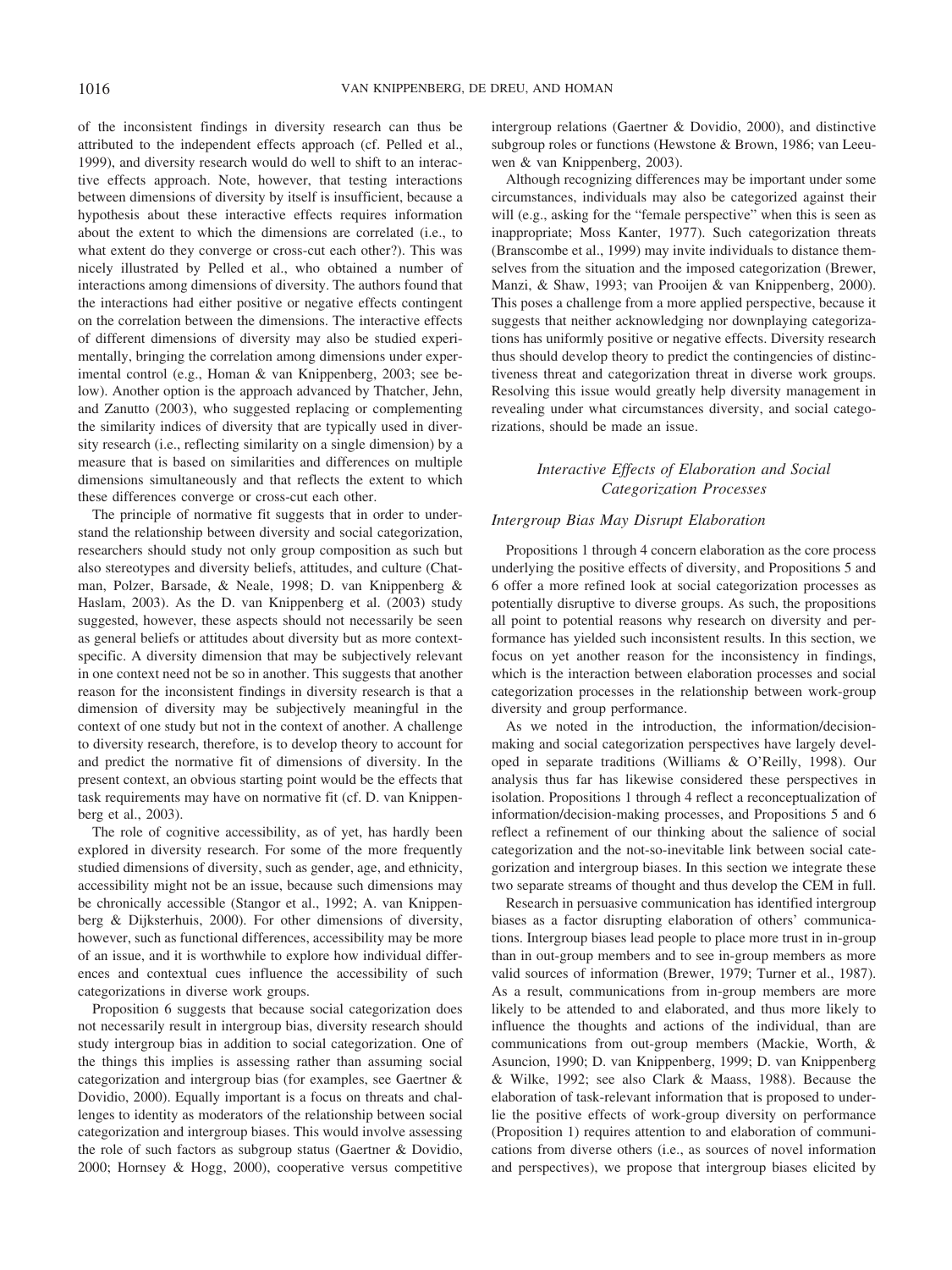diversity interfere with diversity's potential to elicit elaboration of task-relevant information.

Consider, for example, a merger of two banks (cf. Buono, Bowditch, & Lewis, 1985). Within newly formed teams providing financial services, a distinction between "us from our bank" and "them from the other bank" is easily made. This distinction, in and of itself, is not problematic. Intergroup biases, however, may lead team members to view the way of working that was customary at their former organization as superior to that of the other bank and to see team members from the other bank as less expert. These intergroup biases may also render team members less willing to invest in outgroup others and to keep them fully informed and up-to-date in matters concerning the team. As a result, elaboration of task-relevant information suffers, because team members exchange insufficient information and pay inadequate attention to perspectives and information introduced by outgroup others when preparing and developing financial services, and the synergy often hoped for in mergers is not achieved.

*Proposition 7:* Intergroup biases elicited by work-group diversity are disruptive to elaboration of task-relevant information and therefore to group performance.

Because diversity research typically has not focused on both information/decision-making and social categorization simultaneously, evidence from diversity research pertaining to our proposed integration of the two perspectives is rare. Bhappu, Griffith, and Northcraft (1997) compared mixed-gender groups with gender-homogeneous groups and found, in line with Proposition 7, that diversity biased attention and influence in communication. Jehn et al. (1999) found that both social category diversity and value diversity were disruptive to positive relationships of informational diversity with performance indicators. It is unclear, however, whether the results of the Jehn et al. study should be attributed to the disruptive effects of intergroup biases elicited by social category and value diversity or to interactive effects with informational diversity on category salience (cf. comparative fit), or to both factors. Less ambiguous evidence in this respect comes from a recent experiment by Homan and van Knippenberg (2003) in which a manipulation of gender composition was crossed with a manipulation of informational diversity (using different sets of background information) to yield, amongst others, a condition in which informational diversity cross-cut gender diversity and a condition in which dimensions of diversity converged. Informational diversity was expected to elicit more elaboration (assessed in questionnaire data aggregated to the group level) but only if informational and gender diversity did not converge (cf. Proposition 5). Results supported this prediction and also showed that this pattern of results was complemented by higher interpersonal liking (as an indicator of lower intergroup bias) in the crosscategorization condition than in the other gender-diverse groups. These findings show that when diversity engenders categorization processes resulting in intergroup bias, elaboration of task-relevant information is disrupted.

## *Research Implications of Proposition 7*

Thus, there is some evidence in support of Proposition 7 as well as evidence suggesting that the contingencies of social categorization identified in Proposition 5 moderate the extent to which diversity may give rise to intergroup biases that disrupt elaboration processes. Clearly, however, more research is needed, for instance, on the role of other contingencies of social categorization identified in Propositions 5 and the contingencies of intergroup bias identified in Proposition 6. In addition, an important implication of Proposition 7 is that when studying information/decision-making (i.e., elaboration) processes, one should assess social categorization and intergroup bias as well as elaboration and take the contingencies of social categorization and intergroup bias into consideration. Proposition 7 also suggests that one reason why diversity research has been rather unsuccessful in consistently linking diversity to performance is that the information/decisionmaking and social categorization perspectives have largely developed along separate lines, whereas categorization processes need to be taken into account to reliably predict elaboration processes.

## *Categorization and Elaboration Are Not Tied to Specific Dimensions of Diversity*

## *Social Category Diversity and Informational Diversity as Different Aspects of Diversity Dimensions*

Our analysis thus far has shown how a different and sometimes more refined look at the nature of information/decision-making processes and social categorization processes can help explain the inconsistent findings in diversity research. An issue we have not yet dealt with but that is also addressed by the CEM is whether some types of diversity are more or less likely to be associated with some of these processes (e.g., social categorization) than others. Past work tends to make a distinction between informational (functional, job-related) diversity and social category (demographic, not job-related) diversity. Information/decisionmaking processes have been linked to informational diversity, whereas social categorization processes have been associated with social category diversity (e.g., Jehn et al., 1999; Pelled et al., 1999). Qualitative (Milliken & Martins, 1996; Williams & O'Reilly, 1998) and quantitative (Bowers et al., 2000; Webber & Donahue, 2001) reviews fail, however, to support this proposed association of diversity type with process and performance across studies. We have identified a number of reasons for the lack of empirical support. The CEM proposes yet another reason: the distinction between types of diversity is flawed.

The distinction between social category diversity and informational diversity may be intuitively appealing, but it is not as clear-cut as it may seem on first sight. It is not as easy as it might appear to determine which differences are task-relevant. Some dimensions of diversity are obviously task-relevant, such as differences in educational and functional background. Differences that appear not to be job-related at first sight, however, may also be associated with task-relevant information and perspectives. In developing personnel policy, for instance, married versus nonmarried individuals, men versus women, or older versus younger individuals may provide different task-relevant perspectives on what is important to employees, even though marital status, gender, and age are typically not seen as relevant criteria in selection for personnel management. In other words, what are typically seen as social category differences may be associated with task-relevant differences (Tsui & O'Reilly, 1989). Social category differences thus are confounded with informational differences and, as a result, dimensions of diversity that are typically conceptualized as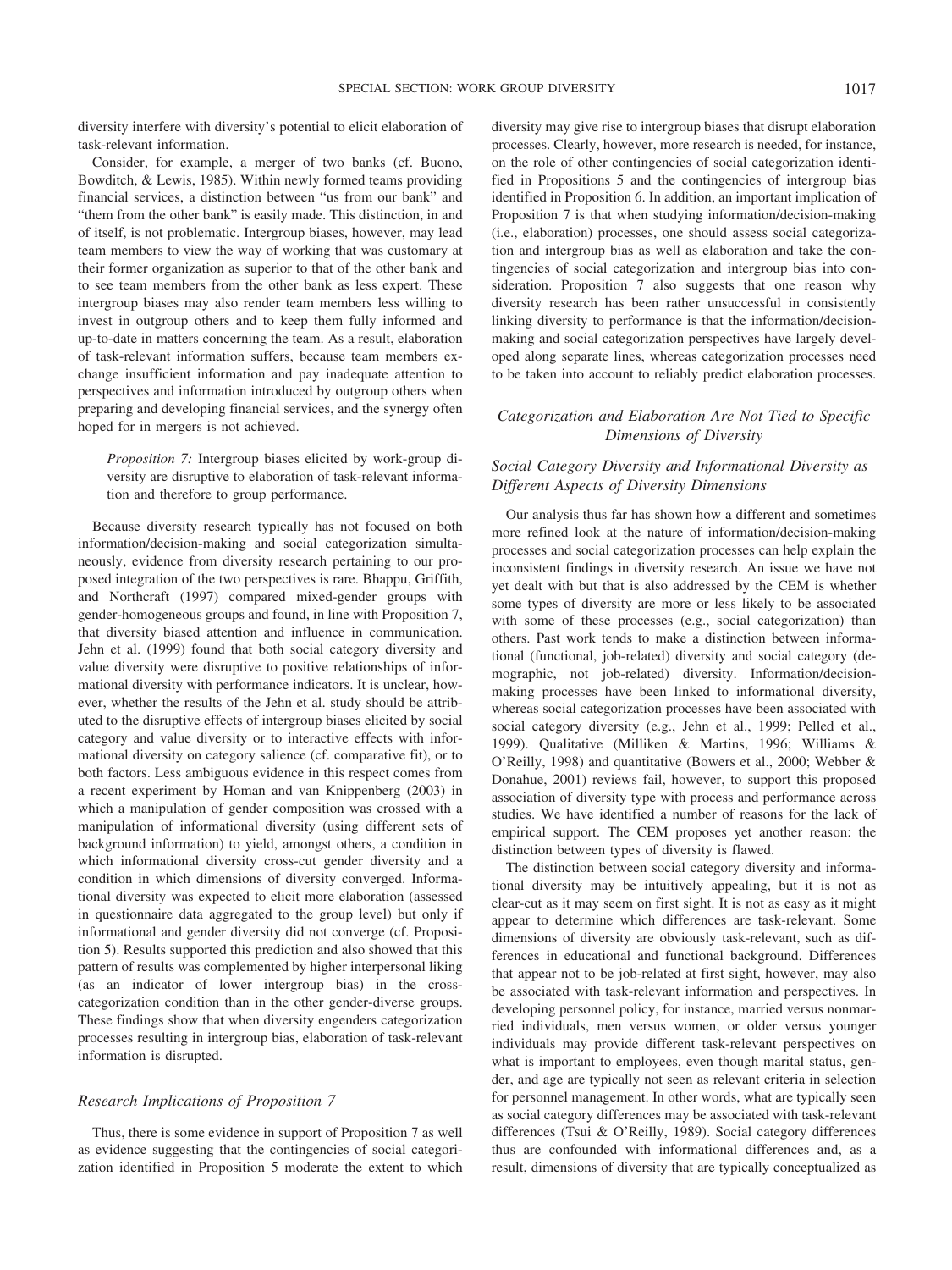social category diversity (e.g., gender, ethnicity) may elicit the positive effects implied in the information/decision-making perspective (e.g., Cox et al., 1991), that is, as we argue in the present study, elaboration of task-relevant information and perspectives.

Conversely, informational differences may give rise to social categorization processes (e.g., Homan & van Knippenberg, 2003; Marcus-Newhall et al., 1993). Not only may informational differences be visible through, for instance, differences in dress, nonvisible differences also may be recognized, form the basis for categorizations that seem meaningful, and be readily used within a particular context (e.g., the economists vs. the psychologists in a business school, opponents vs. proponents of a particular position). Thus, what may appear to be clear informational differences may in practice work as social category differences, acting as a basis for categorization processes in their own right. We therefore propose that informational diversity and social category diversity are aspects or functions of diversity rather than types of diversity, the key point being that all dimensions of diversity may elicit categorization processes as well as elaboration processes.

*Proposition 8:* All dimensions of diversity may elicit social categorization processes as well as elaboration processes.

#### *Research Implications of Proposition 8*

An important implication of Proposition 8 is that if any dimension of diversity can function as both social category diversity and informational diversity, any dimension can elicit both the effects associated with elaboration processes and the effects associated with categorization processes. Any model of diversity, then, that assumes that categorization processes are tied to certain dimensions of diversity while elaboration (cf. information/decision making) processes are tied to other dimensions is bound to fall short of reliably predicting the positive and negative performance effects of diversity. The clear implication for diversity research therefore is to abandon the focus on typologies of diversity to explain the differential effects of diversity, and to focus on the contingencies of elaboration, categorization, and intergroup bias to predict which function of diversity will prevail in a given context.

Research on group tenure and diversity suggests that the function of dimensions of diversity may change over time. A number of studies show that diverse groups may initially perform worse than more homogeneous groups but, over time, may perform as well as or even outperform homogeneous groups (Earley & Mosakowski, 2000; Schippers, Den Hartog, Koopman, & Wienk, 2003; Watson, Kumar, & Michaelsen, 1993; see also Gruenfeld, Mannix, Williams, & Neale, 1996). In addition, Harrison, Price, and Bell (1998) found a negative relationship between demographic diversity and team integration (a concept akin to cohesion) that diminished over time, whereas a negative relationship of attitude diversity with integration only became apparent over time. These moderating roles of tenure may be explained from Proposition 8 and the contingencies of elaboration, categorization, and intergroup bias.

First, group members may need time to develop the knowledge, skills, and abilities required to elaborate divergent perspectives and to develop a shared sense of "who knows what," that is, shared knowledge, referred to as *transactive memory* (Wegner, 1986), or a shared mental model of the group (Cannon-Bowers & Salas, 2001). Transactive memory affects the team's ability for elaboration, because it helps determine which group members to consult on particular issues and provides a frame of reference for placing the individual's contribution in context (Moreland, 1999). Second, comparative fit may change as new similarities and differences are uncovered through interaction (cf. Swann, Polzer, Seyle, & Ko, 2004). Similarly, normative fit may change as people get to know dissimilar others better over time and as experience overrides stereotype-based perceptions of similarities and differences (Gaertner & Dovidio, 2000; Harrison et al., 1998). Extended tenure may thus result in lower salience of the categorizations initially engendered by diversity. In combination, this suggests a shift over time from categorization processes to information/ decision-making processes, which explains the change in performance of diverse groups relative to homogeneous groups observed in diversity research. At the same time, however, as Harrison et al.'s (1998) findings for attitude diversity suggest, over time groups may also uncover more hidden differences that may give rise to disruptive categorization processes. The conclusion should therefore be that the processes elicited by diversity may change over time rather than that there will always be a shift from categorization to elaboration processes. The earlier studies of the moderating role of group tenure were not designed to test the proposed roles of elaboration, categorization, and intergroup bias, however, and more process-oriented research on the moderating role of tenure is clearly needed to substantiate this conclusion.

There seems to be an emerging interest in other dimensions of diversity, such as diversity in personality (e.g., Barrick, Stewart, Neubert, & Mount, 1998; Van Vianen & De Dreu, 2001), attitudes (e.g., Harrison et al., 1998), and values (e.g., Jehn et al., 1999). An obvious question from the perspective of the current discussion is to what extent Proposition 8 also applies to these dimensions. It seems obvious that differences in attitudes and values may introduce different perspectives as well as different information associated with these perspectives. Personality differences too may be associated with divergent perspectives and information, because an individual's personality is likely to shape the individual's background, invite specific experiences, and so forth. At the same time, differences on all of these dimensions may lead to the perception that others are different from the self and invite social categorization processes. Indeed, Harrison, Price, Gavin, and Florey (2002; also see Harrison et al., 1998) found that diversity in personality, beliefs, attitudes, and values was negatively related to team integration. Thus, it appears plausible that diversity in attitudes, values, and personality may elicit both elaboration and social categorization processes. Assessing these processes, and the contingencies of these processes, would be a worthwhile avenue for future research in this area.

#### *Implications for Diversity Management*

Although the primary aim of our analysis is to address the inconsistent research findings for diversity and performance, and to outline the implications of our model for diversity research, the CEM has a number of implications for the management of diversity. In short, the model suggests that to harvest the potential benefits of work-group diversity, and to prevent its potentially disruptive effects, diversity management should focus on fostering elaboration (Proposition 1) and on preventing intergroup biases that are associated with negative affective– evaluative reactions to the group and its members (Proposition 6) and that may disrupt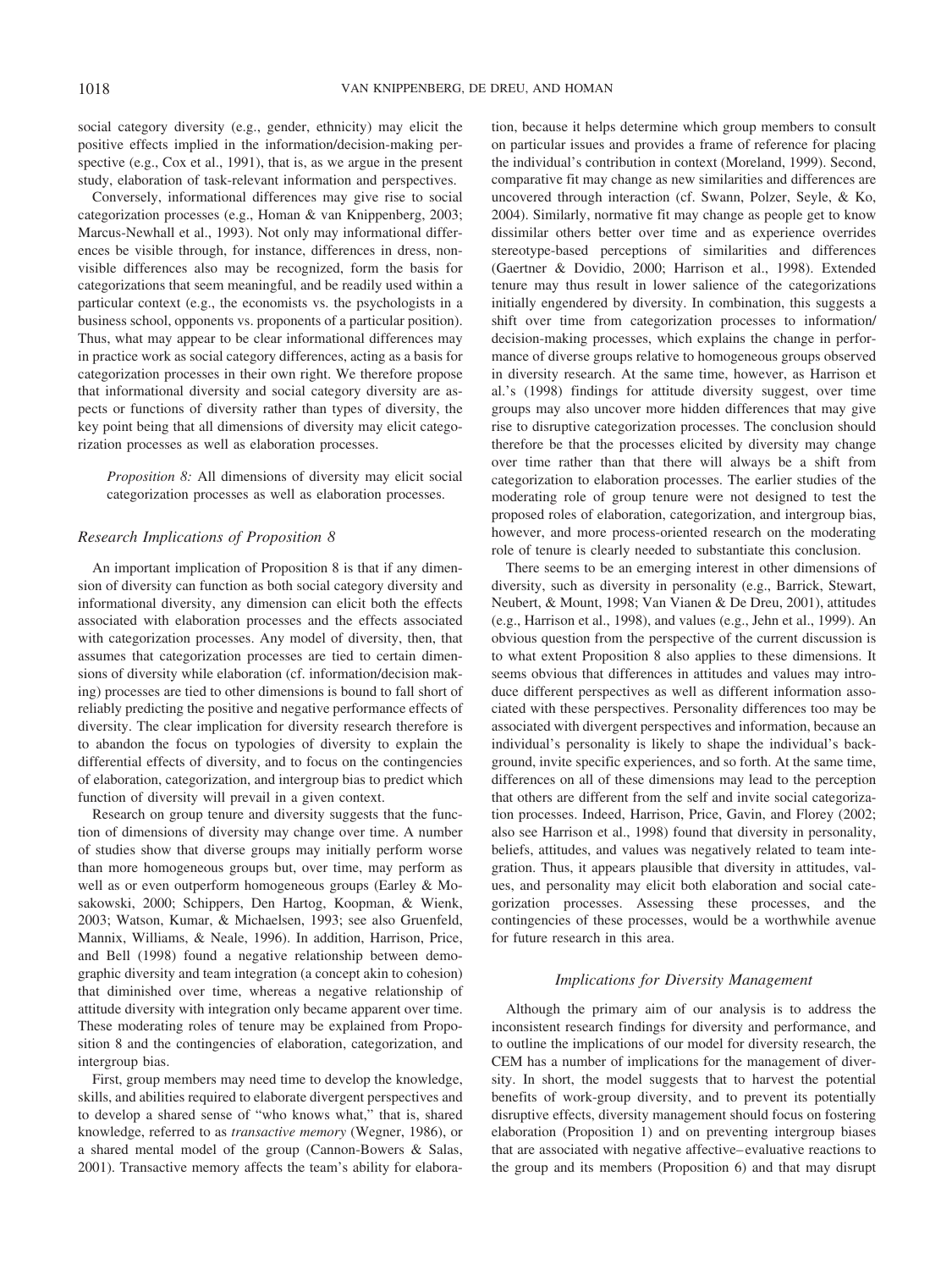elaboration of task-relevant information (Proposition 7). The moderators of elaboration (Proposition 2, 3, and 4), categorization (Proposition 5), and intergroup bias (Proposition 6) we identified provide guidelines for management in these respects.

Proposition 2, for instance, implies that team composition decisions may favor a diverse composition to the extent that task requirements are conducive to the positive effects of diversity. The proposition also suggests that diversity management should work from the realization that task requirements impose important constraints on the extent to which positive effects of diversity on group performance may be expected. For tasks that have strong information-processing and decision-making components, the CEM implies that diversity management should focus on task motivation (Proposition 3) and task ability (Proposition 4). Motivation, for instance, may be fostered by leadership that builds intrinsic motivation (e.g., D. van Knippenberg & Hogg, 2003), by treating group members fairly and respectfully (Tyler, 1999), by providing organizational and supervisor support (Rhoades & Eisenberger, 2002), and by setting challenging goals (Locke  $\&$ Latham, 1990). Ability may in part be managed through selection, that is, by selecting individuals high in cognitive ability, taskspecific knowledge, skills, and abilities, and communication skills into the work group. When it comes to selection and work-group composition, our analysis of the moderating role of ability also suggests that groups can become too diverse. To the extent that this occurs at management's discretion, then, differences should be sought in moderation. Group members' ability to elaborate diverse information may also develop over time as members become more familiar with each others' perspectives and develop transactive memory. This suggests that especially for diverse work groups it is important that they can reach more extended tenure and that they be allowed a more extended start-up phase than more homogeneous groups. Alternatively, training or leadership to recognize differences in expertise and perspective may to a certain extent substitute for extended tenure (Moreland, 1999; also see Stasser, Vaughan, & Stewart, 2000).

Propositions 5 and 6 suggest that preventing disruptive intergroup biases begins with the process of managing the salience of social categories. Because it is unrealistic to assume that diversity management successfully lowers the salience of all social categorizations in each and every work group, diversity management should also focus on managing the contingencies of intergroup biases. Notions of social category salience suggest, for instance, that comparative fit more than difference per se contributes to social categorization salience. Eliminating diversity may be neither feasible nor desirable, but preventing high comparative fit in work-group composition should be a more realistic ambition, because it does not require lowering diversity (cf. crosscategorization). Team and work-group composition could thus focus on cross-cutting dimensions of diversity, both for desired (e.g., functional) and "natural" (e.g., demographic) dimensions of diversity. Work by D. van Knippenberg et al. (2003; D. van Knippenberg & Haslam, 2003) suggests that even when categorizations have normative fit and are salient, negative responses to diversity need not result. These studies show that when differences are seen as valuable to group functioning, group members may respond more positively to diverse groups than to more homogeneous groups. Thus, part of the process of managing diversity could also involve fostering such value-in-diversity beliefs and attitudes (Ely & Thomas, 2001; D. van Knippenberg & Haslam,

2003). A focus on the value of diversity for the work group may also build mutual respect and address potential threats to the value and distinctiveness of identities (cf. Proposition 6).

Proposition 8 implies that the above-mentioned guidelines essentially hold for all dimensions of diversity. Diversity management therefore should not rely on typologies of diversity that imply that only certain dimensions of diversity may yield positive effects, whereas other dimensions of diversity may at best not be disruptive, but instead work from the assumption that all dimensions of diversity can stimulate performance through information elaboration as well as hinder performance by causing disruptive intergroup biases.

#### Conclusion: Setting the Research Agenda

The starting point for the current analysis was the inconsistency in the various findings for the relationship between work-group diversity and performance. To address this problem, we advanced the CEM of work-group diversity and group performance. The CEM centers around eight propositions, each in its own right reflecting a different or more refined look at the way work-group diversity affects—through information/decision-making (i.e., elaboration) processes and social categorization processes—workgroup performance. In addition to integrating past work on diversity in such a way that many inconsistencies in research findings can be explained, the CEM points to the need to study the processes underlying the effects of work-group diversity. Because all dimensions of diversity can, in principle, have both positive and negative effects, processes cannot be assumed on the basis of the dimension of diversity studied. Nor can they be assumed on the basis of the relationship between diversity and performance: Social categorization itself is not problematic, and elaboration processes also can lead to negative effects (i.e., when group ability is not up to par with group diversity). Thus, we echo recent calls for process-oriented research on work-group diversity (Lawrence, 1997; Pelled et al., 1999), because such a focus will greatly improve our understanding of the effects diversity can have.

Although our core propositions are consistent with laboratory and field research on work-group diversity, many aspects of the CEM require new research. For example, the CEM points to moderating and mediating variables that have been ignored thus far. Testing moderating relationships requires an increased focus on statistical interaction effects instead of main effects. Because statistical interactions are typically underestimated in survey research (McClelland & Judd, 1993), proper assessment of the proposed interactions requires complementing cross-sectional research with controlled experiments. In the previous sections, we have discussed several examples of what such experiments could look like.

Our analysis focused on group performance more than on other possible effects of diversity, such as turnover or commitment. One reason is that the divergent perspectives on the positive versus the negative effects of diversity primarily concern diversity's effects on group performance (i.e., the need for integration is greatest here). A second reason is that diversity effects on other frequently studied outcomes such as cohesion, commitment, and turnover may be assumed to reflect in part the same processes that lead to diversity's effects on group performance and are indeed included in the CEM (cf. Proposition 6). Ultimately, however, it should be recognized that our discussion and our model do not concern all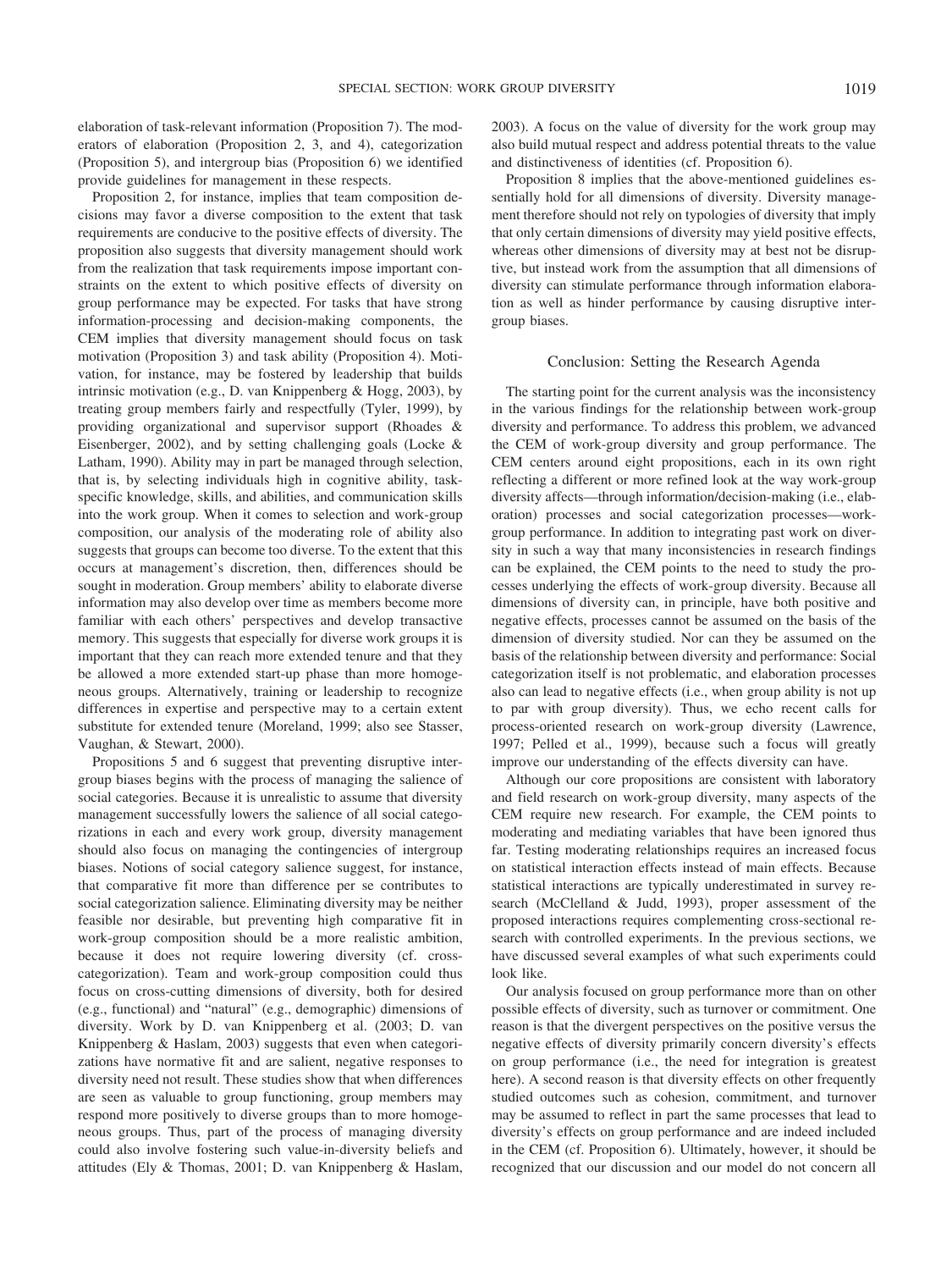possible effects of diversity. We excluded discussion of such issues as the relationship of diversity with the group's ability to maintain external relationships (Ancona & Caldwell, 1992), because these issues relate to a different set of processes than the group dynamics involved in the more proximal effects of diversity, and incorporation of these processes would go beyond the scope of the present study. Exploring the implications of the CEM for other outcomes than performance seems, however, an important avenue for future research and theory development.

In conclusion, the present study provides a renewed and refined look at the information-processing and social categorization processes triggered by work-group diversity. In providing this perspective, we have integrated theoretical accounts of work-group diversity, explained inconsistencies in past research findings, and suggested several avenues for future research. We hope that the combination of such research efforts will yield realistic advice concerning how to manage effective performance in work groups in an increasingly diverse society.

#### References

- Ancona, D. G., & Caldwell, D. F. (1992). Demography and design: Predictors of new product team performance. *Organization Science, 3,* 321–341.
- Bantel, K., & Jackson, S. (1989). Top management and innovations in banking: Does the composition of the team make a difference? *Strategic Management Journal, 10,* 107–124.
- Barrick, M. R., Stewart, G. L., Neubert, M. J., & Mount, M. K. (1998). Relating member ability and personality of work-team processes and team effectiveness. *Journal of Applied Psychology, 83,* 377–391.
- Bhappu, A. D., Griffith, T. L., & Northcraft, G. B. (1997). Media effects and communication bias in diverse groups. *Organizational Behavior and Human Decision Processes, 70,* 199 –205.
- Bowers, C., Pharmer, J. A., & Salas, E. (2000). When member homogeneity is needed in work teams: A meta-analysis. *Small Group Research, 31,* 305–327.
- Branscombe, N. R., Ellemers, N., Spears, R. & Doosje, B. (1999). The context and content of social identity threat. In N. Ellemers, R. Spears, & B. Doosje (Eds.), *Social identity: Context, commitment, content* (pp. 35–58). Oxford, UK: Blackwell Science.
- Brewer, M. B. (1979). In-group bias in the minimal intergroup situation: A cognitive–motivational analysis. *Psychological Bulletin, 86,* 307–324.
- Brewer, M. B. (1991). The social self: On being the same and different at the same time. *Personality and Social Psychology Bulletin, 17,* 475– 482.
- Brewer, M. B. (1995). Managing diversity: The role of social identities. In S. E. Jackson & M. N. Ruderman (Eds.), *Diversity in work teams* (pp. 47– 68). Washington, DC: American Psychological Association.
- Brewer, M. B., & Brown, R. J. (1998). Intergroup relations. In D. T. Gilbert & S. T. Fiske (Eds.), *Handbook of social psychology,* (4th ed., pp. 554 –594). Boston: McGraw-Hill.
- Brewer, M. B, Manzi, J. M., & Shaw, J. S. (1993). In-group identification as a function of depersonalization, distinctiveness, and status. *Psychological Science, 4,* 88 –92.
- Brodbeck, F. (2003, May). *Contradiction as an inhibitor and facilitator of group performance.* Paper presented at the 11th European Congress of Work and Organizational Psychology, Lisbon, Portugal.
- Brown, R., & Gaertner, S. L. (2001). *Intergroup processes.* Malden, MA: Blackwell.
- Buono, A. F., Bowditch, J. L., & Lewis, J. W. (1985). When cultures collide: The anatomy of a merger. *Human Relations, 38,* 477–500.
- Cannon-Bowers, J. A., & Salas, E. (2001). Reflections on shared cognition. *Journal of Organizational Behavior, 22,* 195–202.
- Chaiken, S., & Trope, Y. (1999). *Dual process theories in social psychology.* New York: Guilford Press.
- Chatman, J. A., Polzer, J. T., Barsade, S. G., & Neale, M. A. (1998). Being different yet feeling similar: The influence of demographic composition and organizational culture on work group processes and outcomes. *Administrative Science Quarterly, 43,* 749 –780.
- Clark, R. D., & Maass, A. (1988). Social categorization in minority influence: The case of homosexuality. *European Journal of Social Psychology, 18,* 347–364.
- Cox, T. H., Lobel, S. A., & McLeod, P. L. (1991). Effects of ethnic group cultural differences on cooperative and competitive behavior on a group task. *Academy of Management Journal, 34,* 827– 847.
- De Dreu, C. K. W., & Carnevale, P. J. (2003). Motivational bases of information processing and strategy in conflict negotiation. *Advances in Experimental Social Psychology, 35,* 235–291.
- De Dreu, C. K. W., Harinck, S., & van Vianen, A. E. M. (1999). Conflict and performance in groups and organizations. In C. L. Cooper & I. T. Robertson (Eds.), *International review of industrial and organizational psychology* (Vol. 14, pp. 369 – 414). Chichester, United Kingdom: Wiley.
- De Dreu, C. K. W., & Weingart, L. R. (2003a). A contingency theory of task conflict and performance in groups and organizational teams. In M. West, D. Tjosvold, & K. G. Smith (Eds.), *International handbook of organizational teamwork and cooperative working* (pp. 151–166). Chichester, United Kingdom: Wiley.
- De Dreu, C. K. W., & Weingart, L. R. (2003b). Task and relationship conflict, team performance, and team member satisfaction: A metaanalysis. *Journal of Applied Psychology, 88,* 741–749.
- De Dreu, C. K. W., & West, M. A. (2001). Minority dissent and team innovation: The importance of participation in decision making. *Journal of Applied Psychology, 86,* 1191–1201.
- Dovidio, J. F., Gaertner, S. L., & Validzic, A. (1998). Intergroup bias: Status, differentiation, and a common in-group identity. *Journal of Personality and Social Psychology, 75,* 109 –120.
- Eagly, A. H., & Chaiken, S. (1993). *The psychology of attitudes*. Orlando, FL: Harcourt Brace Jovanovich.
- Earley, P. C., & Mosakowski, E. (2000). Creating hybrid team cultures: An empirical test of transnational team functioning. *Academy of Management Journal, 43,* 26 – 49.
- Ely, R. J., & Thomas, D. A. (2001). Cultural diversity at work: The effects of diversity perspectives on work group processes and outcomes. *Administrative Science Quarterly, 46,* 229 –273.
- Fiske, S. T. (1998). Stereotyping, prejudice, and discrimination. In D. T. Gilbert, S. T. Fiske, & G. Lindzey (Eds.), *Handbook of social psychology* (4th ed., pp. 357– 411). Boston: McGraw-Hill.
- Gaertner, S. L., & Dovidio, J. F. (2000). *Reducing intergroup bias. The common ingroup identity model*. Philadelphia: Psychology Press.
- Gonzalez-Roma, V., West, M. A., & Borrill, C. S. (2003). *Demographic diversity and team innovation: Testing a curvilinear relationship model*. Unpublished manuscript, University of Valencia.
- Gruenfeld, D. H., Mannix, E. A., Williams, K. Y., & Neale, M. A. (1996). Group composition and decision making: How member familiarity and information distribution affect process and performance. *Organizational Behavior and Human Decision Processes, 67,* 1–15.
- Guzzo, R., & Dickson, M. (1996). Teams in organizations: Recent research on performance and effectiveness. *Annual Review of Psychology, 47,* 307–338.
- Harrison, D. A., Price, K. H., & Bell, M. P. (1998). Beyond relational demography: Time and the effects of surface- and deep-level diversity on work group cohesion. *Academy of Management Journal, 41,* 96 –107.
- Harrison, D. A., Price, K. H., Gavin, J. H., & Florey, A. T. (2002). Time, teams, and task performance: Changing effects of surface- and deeplevel diversity on group functioning. *Academy of Management Journal, 45,* 1029 –1045.
- Hewstone, M., & Brown, R. (1986). Contact is not enough: An intergroup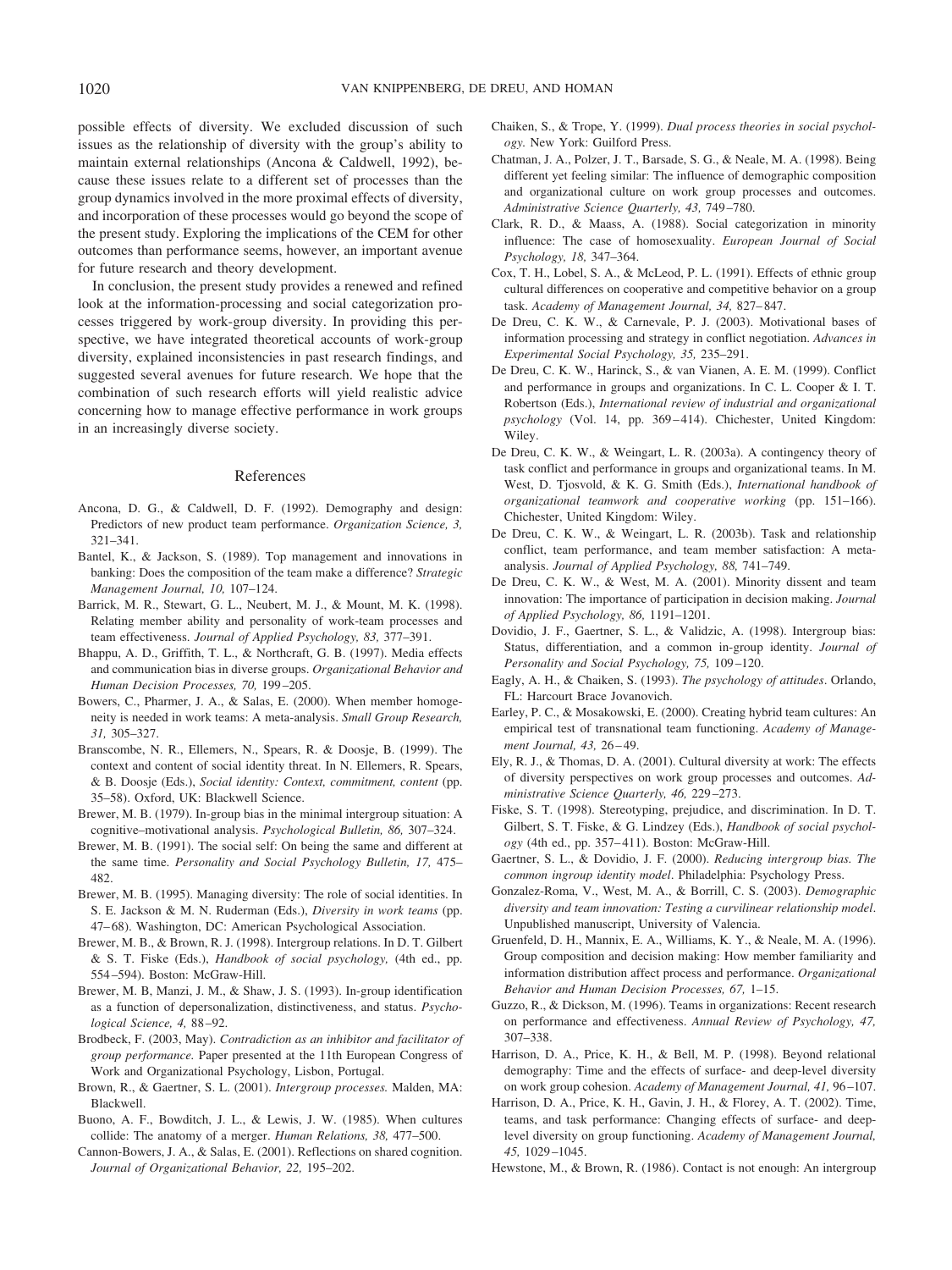perspective on the 'contact hypothesis.' In M. Hewstone & R. Brown (Eds.), *Contact and conflict in intergroup encounters*, (pp. 1–44). Cambridge, MA: Blackwell.

- Hinsz, V. B., Tindale, R. S., & Vollrath, D. A. (1997). The emerging conceptualization of groups as information processes. *Psychological Bulletin, 121,* 43– 64.
- Hogg, M. A., & Abrams, D. (1988). *Social identifications: A social psychology of intergroup relations and group processes.* London, United Kingdom: Routledge.
- Homan, A. C., & van Knippenberg, D. (2003, May). *The beneficial effects of cross-categorizing informational and demographical diversity in groups*. Paper presented at the 11th European Congress of Work and Organizational Psychology, Lisbon, Portugal.
- Hornsey, M. J., & Hogg, M. A. (2000). Assimilation and diversity: An integrative model of subgroup relations. *Personality and Social Psychology Review, 4,* 143–156.
- Hunter, J. E., & Schmidt, F. L. (1996). Intelligence and job performance: Economic and social implications. *Psychology, Public Policy, and Law, 2,* 447– 472.
- Jackson, S. E. (1992). Team composition in organizational settings: Issues in managing an increasingly diverse workforce. In S. Worchel, W. Wood, & J. A. Simpson (Eds.), *Group processes and productivity* (pp. 136 –180). Newbury Park, CA: Sage.
- Jehn, K. (1995). A multimethod examination of the benefits and detriments of intragroup conflict. *Administrative Science Quarterly, 40,* 256 –282.
- Jehn, K. A., Northcraft, G. B., & Neale, M. A. (1999). Why differences make a difference: A field study of diversity, conflict, and performance in workgroups. *Administrative Science Quarterly, 44,* 741–763.
- Kozlowski, S. W. J., & Bell, B. S. (2003). Work groups and teams in organizations. In W. C. Borman & D. R. Ilgen (Eds.), *Handbook of psychology: Industrial and organizational psychology* (Vol. 12, pp. 333–375). New York: Wiley.
- Kruglanski, A. W., & Webster, D. M. (1991). Group members' reactions to opinion deviates and conformists at varying degrees of proximity to decision deadline and of environmental noise. *Journal of Personality and Social Psychology, 61,* 212–225.
- Kruglanski, A. W., & Webster, D. M. (1996). Motivated closing of the mind: "Seizing" and "freezing." *Psychological Review, 103,* 263–283.
- Lau, D. C., & Murnighan, J. K. (1998). Demographic diversity and faultlines: The compositional dynamics of organizational groups. *Academy of Management Review, 23,* 325–340.
- Lawrence, B. S. (1997). The black box of organizational demography. *Organization Science, 8,* 1–22.
- Lerner, J. S., & Tetlock, P. E. (1999). Accounting for the effects of accountability. *Psychological Bulletin, 125,* 255–275.
- Locke, E. A., & Latham, G. P. (1990). *A theory of goal setting and task performance*. Upper Saddle River, NJ: Prentice-Hall.
- Lovelace, K., Shapiro, D. L., & Weingart, L. R. (2001). Maximizing cross-functional new product teams' innovativeness and constraint adherence: A conflict communications perspective. *Academy of Management Journal, 44,* 779 –793.
- Mackie, D. M., Worth, L. T., & Asuncion, A. G. (1990). Processing of persuasive in-group messages. *Journal of Personality and Social Psychology, 58,* 812– 822.
- Macrae, C. N., Bodenhausen, G. V., & Milne, A. B. (1995). The dissection of selection in person perception: Inhibitory processes in social stereotyping. *Journal of Personality and Social Psychology, 69,* 397– 407.
- Marcus-Newhall, A., Miller, N., Holtz, R., & Brewer, M. B. (1993). Cross-cutting category membership with role assignment: A means of reducing intergroup bias. *British Journal of Social Psychology, 32,* 125–146.
- McClelland, G. H., & Judd, C. M. (1993). Statistical difficulties of detecting interactions and moderator effects. *Psychological Bulletin, 114,* 376 –390.
- McGrath, J. E. (1984). *Groups: Interaction and performance.* Englewood Cliffs, NJ: Prentice-Hall.
- Milliken, F., & Martins, L. (1996). Searching for common threads: Understanding the multiple effects of diversity in organizational groups. *Academy of Management Review, 21,* 402– 433.
- Moreland, R. L. (1999). Transactive memory: Learning who knows what in work groups and organizations. In L. L. Thompson, J. M. Levine, & D. M. Messick (Eds.), *Shared cognition in organizations* (pp. 3–31). Mahwah, NJ: Erlbaum.
- Moss Kanter, R. (1977). *Men and women of the corporation.* New York: Basic Books.
- Mullen, B., & Copper, C. (1994). The relation between group cohesiveness and performance: An integration. *Psychological Bulletin, 115,* 210 –227.
- Murnighan, J. K., & Conlon, D. E. (1991). The dynamics of intense work groups: A study of British string quartets. *Administrative Science Quarterly, 36,* 165–186.
- Oakes, P. J., Haslam, S. A., & Turner, J. C. (1994). *Stereotyping and social reality*. Malden, MA: Blackwell.
- Oakes, P. J., Turner, J. C., & Haslam, S. A. (1991). Perceiving people as group members: The role of fit in the salience of social categorizations. *British Journal of Social Psychology, 30,* 125–144.
- O'Reilly, C. A., Caldwell, D. F., & Barnett, W. P. (1989). Work group demography, social integration, and turnover. *Administrative Science Quarterly, 34,* 21–37.
- Pelled, L. H., Eisenhardt, K. M., & Xin, K. R. (1999). Exploring the black box: An analysis of work group diversity, conflict, and performance. *Administrative Science Quarterly, 44,* 1–28.
- Randel, A. E. (2002). Identity salience: A moderator of the relationship between group gender composition and work group conflict. *Journal of Organizational Behavior, 23,* 749 –766.
- Rhoades, L., & Eisenberger, R. (2002). Perceived organizational support: A review of the literature. *Journal of Applied Psychology, 87,* 698 –714.
- Riordan, C., & Shore, L. (1997). Demographic diversity and employee attitudes: Examination of relational demography within work units. *Journal of Applied Psychology, 82,* 342–358.
- Schippers, M. C., Den Hartog, D. N., Koopman, P. L., & Wienk, J. A. (2003). Reflexivity and diversity in teams: The moderating effects of outcome interdependence and group longevity. *Journal of Organizational Behavior, 24,* 729 – 802.
- Scholten, L., van Knippenberg, D., Nijstad, B. A., & De Dreu, C. K. W. (2003). *Epistemic motivation and group decision making*. Unpublished manuscript, University of Amsterdam.
- Schweiger, D. M., Sandberg, W. R., & Rechner, P. L. (1989). Experiential effects of dialectical inquiry, devil's advocacy, and consensus approaches to strategic decision making. *Academy of Management Journal, 32,* 745–772.
- Schwenk, C. R. (1990). Effects of devil's advocacy and dialectical inquiry on decision making: A meta-analysis. *Organizational Behavior and Human Decision Processes, 47,* 161–176.
- Simons, T., Pelled, L. H., & Smith, K. A. (1999). Making use of difference: Diversity, debate, and decision comprehensiveness in top management teams. Academy of Management Journal, 42, 662-674.
- Simons, T., & Peterson, R. (2000). Task conflict and relationship conflict in top management teams: The pivotal role of intragroup trust. *Journal of Applied Psychology, 85,* 102–111.
- Stangor, C., Lynch, L., Duan, C., & Glass, B. (1992). Categorization of individuals on the basis of multiple social features. *Journal of Personality and Social Psychology, 62,* 207–218.
- Stasser, G. (1999). The uncertain role of unshared information in collective choice. In L. L. Thompson, J. M. Levine, & D. M. Messick (Eds.), *Shared cognition in organizations,* (pp. 49 – 69). Mahwah, NJ: Erlbaum.
- Stasser, G., Vaughan, S. I., & Stewart, D. D. (2000). Pooling unshared information: The benefits of knowing how access to information is distributed among group members. *Organizational Behavior and Human Decision Processes, 82,* 102–116.